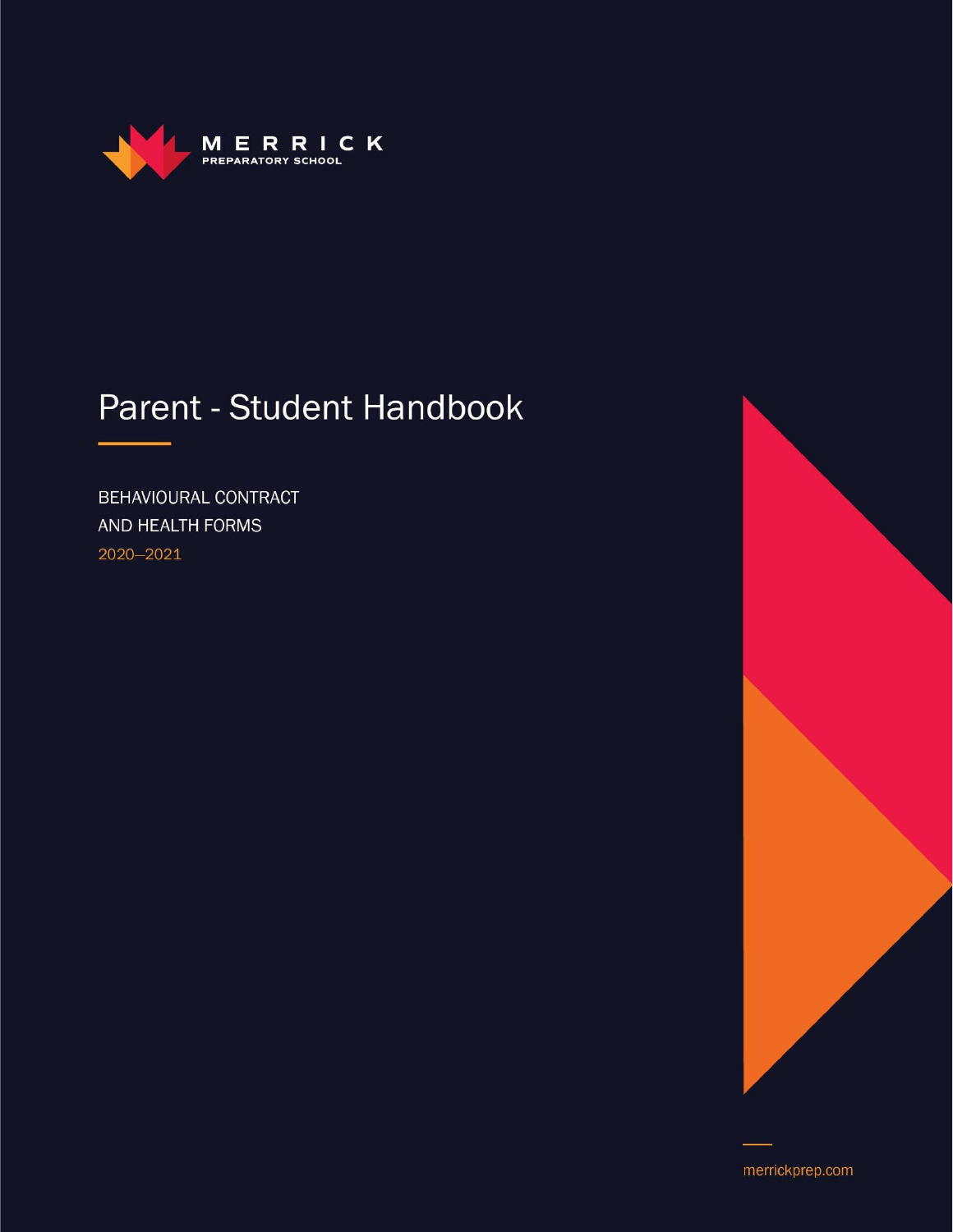# TABLE OF CONTENTS

| <b>GETTING HERE</b><br><b>VISA REQUIREMENTS</b><br><b>ARRIVAL AND DEPARTURE INFORMATION</b><br><b>DRIVING TO MERRICK PREPARATORY SCHOOL</b><br><b>STUDENT LIFE</b><br><b>SCHOOL DRESS CODE - SCHOOL UNIFORM</b><br><b>SAMPLE SCHEDULE</b><br><b>BOARDING STUDENT ROOMS AND BEDDING</b><br>$-8-$<br><b>COMMON ROOMS</b><br>$-8-$<br><b>CLEANING</b><br><b>BATHROOM FACILITIES</b><br>$-8-$<br>$-8-$<br><b>SECURITY</b><br>$-8-$<br><b>LAUNDRY</b><br><b>MEALS</b><br><b>WHAT TO BRING</b><br>$-9-$<br><b>REQUIRED ITEMS</b><br><b>PERSONAL ELECTRONIC ITEMS</b><br><b>COMPUTER USE / INTERNET / TRANSLATORS</b><br><b>PRINTERS</b><br><b>MOBILE PHONES</b><br><b>FINANCIAL INFORMATION</b><br>STUDENT ACCOUNT - STUDENTS CANNOT WITHDRAW FUNDS FROM THIS ACCOUNT<br>OPENING A CANADIAN BANK ACCOUNT FOR PERSONAL EXPENDITURES<br><b>HEALTH AND SAFETY</b><br>$-11-$<br><b>HEALTH INSURANCE</b><br>$-11-$<br><b>MEDICAL INFORMATION</b><br><b>SCENT FREE SCHOOL</b><br><b>SAFEKEEPING</b><br><b>TRANSPORTATION</b><br><b>COMMUNICATION</b><br>$-12-$<br><b>MAILING ADDRESS</b><br><b>TELEPHONE</b><br><b>COMMUNICATION WITH YOUR CHILD</b><br><b>EMAIL CONTACTS</b><br><b>COMMUNITY BEHAVIOUR CONTRACT</b> | CRITICAL DATES 2020-2021                   | - 4 -        |
|----------------------------------------------------------------------------------------------------------------------------------------------------------------------------------------------------------------------------------------------------------------------------------------------------------------------------------------------------------------------------------------------------------------------------------------------------------------------------------------------------------------------------------------------------------------------------------------------------------------------------------------------------------------------------------------------------------------------------------------------------------------------------------------------------------------------------------------------------------------------------------------------------------------------------------------------------------------------------------------------------------------------------------------------------------------------------------------------------------------------------------------------------------------------------------------------------------|--------------------------------------------|--------------|
|                                                                                                                                                                                                                                                                                                                                                                                                                                                                                                                                                                                                                                                                                                                                                                                                                                                                                                                                                                                                                                                                                                                                                                                                          |                                            | - 5 -        |
|                                                                                                                                                                                                                                                                                                                                                                                                                                                                                                                                                                                                                                                                                                                                                                                                                                                                                                                                                                                                                                                                                                                                                                                                          |                                            | $-5-$        |
|                                                                                                                                                                                                                                                                                                                                                                                                                                                                                                                                                                                                                                                                                                                                                                                                                                                                                                                                                                                                                                                                                                                                                                                                          |                                            | $-5-$        |
|                                                                                                                                                                                                                                                                                                                                                                                                                                                                                                                                                                                                                                                                                                                                                                                                                                                                                                                                                                                                                                                                                                                                                                                                          |                                            | $-6-$        |
|                                                                                                                                                                                                                                                                                                                                                                                                                                                                                                                                                                                                                                                                                                                                                                                                                                                                                                                                                                                                                                                                                                                                                                                                          |                                            | <u>- 6 -</u> |
|                                                                                                                                                                                                                                                                                                                                                                                                                                                                                                                                                                                                                                                                                                                                                                                                                                                                                                                                                                                                                                                                                                                                                                                                          |                                            | $-6-$        |
|                                                                                                                                                                                                                                                                                                                                                                                                                                                                                                                                                                                                                                                                                                                                                                                                                                                                                                                                                                                                                                                                                                                                                                                                          |                                            | $-7-$        |
|                                                                                                                                                                                                                                                                                                                                                                                                                                                                                                                                                                                                                                                                                                                                                                                                                                                                                                                                                                                                                                                                                                                                                                                                          |                                            | $-8-$        |
|                                                                                                                                                                                                                                                                                                                                                                                                                                                                                                                                                                                                                                                                                                                                                                                                                                                                                                                                                                                                                                                                                                                                                                                                          |                                            |              |
|                                                                                                                                                                                                                                                                                                                                                                                                                                                                                                                                                                                                                                                                                                                                                                                                                                                                                                                                                                                                                                                                                                                                                                                                          |                                            |              |
|                                                                                                                                                                                                                                                                                                                                                                                                                                                                                                                                                                                                                                                                                                                                                                                                                                                                                                                                                                                                                                                                                                                                                                                                          |                                            |              |
|                                                                                                                                                                                                                                                                                                                                                                                                                                                                                                                                                                                                                                                                                                                                                                                                                                                                                                                                                                                                                                                                                                                                                                                                          |                                            |              |
|                                                                                                                                                                                                                                                                                                                                                                                                                                                                                                                                                                                                                                                                                                                                                                                                                                                                                                                                                                                                                                                                                                                                                                                                          |                                            | $-8-$        |
|                                                                                                                                                                                                                                                                                                                                                                                                                                                                                                                                                                                                                                                                                                                                                                                                                                                                                                                                                                                                                                                                                                                                                                                                          |                                            | $-9-$        |
|                                                                                                                                                                                                                                                                                                                                                                                                                                                                                                                                                                                                                                                                                                                                                                                                                                                                                                                                                                                                                                                                                                                                                                                                          |                                            |              |
|                                                                                                                                                                                                                                                                                                                                                                                                                                                                                                                                                                                                                                                                                                                                                                                                                                                                                                                                                                                                                                                                                                                                                                                                          |                                            | $-9-$        |
|                                                                                                                                                                                                                                                                                                                                                                                                                                                                                                                                                                                                                                                                                                                                                                                                                                                                                                                                                                                                                                                                                                                                                                                                          |                                            | $-10-$       |
|                                                                                                                                                                                                                                                                                                                                                                                                                                                                                                                                                                                                                                                                                                                                                                                                                                                                                                                                                                                                                                                                                                                                                                                                          |                                            | $-10-$       |
|                                                                                                                                                                                                                                                                                                                                                                                                                                                                                                                                                                                                                                                                                                                                                                                                                                                                                                                                                                                                                                                                                                                                                                                                          |                                            | $-10-$       |
|                                                                                                                                                                                                                                                                                                                                                                                                                                                                                                                                                                                                                                                                                                                                                                                                                                                                                                                                                                                                                                                                                                                                                                                                          |                                            | $-10-$       |
|                                                                                                                                                                                                                                                                                                                                                                                                                                                                                                                                                                                                                                                                                                                                                                                                                                                                                                                                                                                                                                                                                                                                                                                                          |                                            | $-10-$       |
|                                                                                                                                                                                                                                                                                                                                                                                                                                                                                                                                                                                                                                                                                                                                                                                                                                                                                                                                                                                                                                                                                                                                                                                                          |                                            | $-11-$       |
|                                                                                                                                                                                                                                                                                                                                                                                                                                                                                                                                                                                                                                                                                                                                                                                                                                                                                                                                                                                                                                                                                                                                                                                                          |                                            | $-11-$       |
|                                                                                                                                                                                                                                                                                                                                                                                                                                                                                                                                                                                                                                                                                                                                                                                                                                                                                                                                                                                                                                                                                                                                                                                                          |                                            |              |
|                                                                                                                                                                                                                                                                                                                                                                                                                                                                                                                                                                                                                                                                                                                                                                                                                                                                                                                                                                                                                                                                                                                                                                                                          |                                            |              |
|                                                                                                                                                                                                                                                                                                                                                                                                                                                                                                                                                                                                                                                                                                                                                                                                                                                                                                                                                                                                                                                                                                                                                                                                          |                                            | $-11-$       |
|                                                                                                                                                                                                                                                                                                                                                                                                                                                                                                                                                                                                                                                                                                                                                                                                                                                                                                                                                                                                                                                                                                                                                                                                          |                                            | $-12-$       |
|                                                                                                                                                                                                                                                                                                                                                                                                                                                                                                                                                                                                                                                                                                                                                                                                                                                                                                                                                                                                                                                                                                                                                                                                          |                                            | $-12-$       |
|                                                                                                                                                                                                                                                                                                                                                                                                                                                                                                                                                                                                                                                                                                                                                                                                                                                                                                                                                                                                                                                                                                                                                                                                          |                                            | $-12-$       |
|                                                                                                                                                                                                                                                                                                                                                                                                                                                                                                                                                                                                                                                                                                                                                                                                                                                                                                                                                                                                                                                                                                                                                                                                          |                                            |              |
|                                                                                                                                                                                                                                                                                                                                                                                                                                                                                                                                                                                                                                                                                                                                                                                                                                                                                                                                                                                                                                                                                                                                                                                                          |                                            | $-12-$       |
|                                                                                                                                                                                                                                                                                                                                                                                                                                                                                                                                                                                                                                                                                                                                                                                                                                                                                                                                                                                                                                                                                                                                                                                                          |                                            | $-13-$       |
|                                                                                                                                                                                                                                                                                                                                                                                                                                                                                                                                                                                                                                                                                                                                                                                                                                                                                                                                                                                                                                                                                                                                                                                                          |                                            | $-13-$       |
|                                                                                                                                                                                                                                                                                                                                                                                                                                                                                                                                                                                                                                                                                                                                                                                                                                                                                                                                                                                                                                                                                                                                                                                                          |                                            | $-13-$       |
|                                                                                                                                                                                                                                                                                                                                                                                                                                                                                                                                                                                                                                                                                                                                                                                                                                                                                                                                                                                                                                                                                                                                                                                                          | <b>CODE OF CONDUCT AND SCHOOL POLICIES</b> | $-14-$       |
| <b>FIELD TRIPS</b>                                                                                                                                                                                                                                                                                                                                                                                                                                                                                                                                                                                                                                                                                                                                                                                                                                                                                                                                                                                                                                                                                                                                                                                       |                                            | $-16-$       |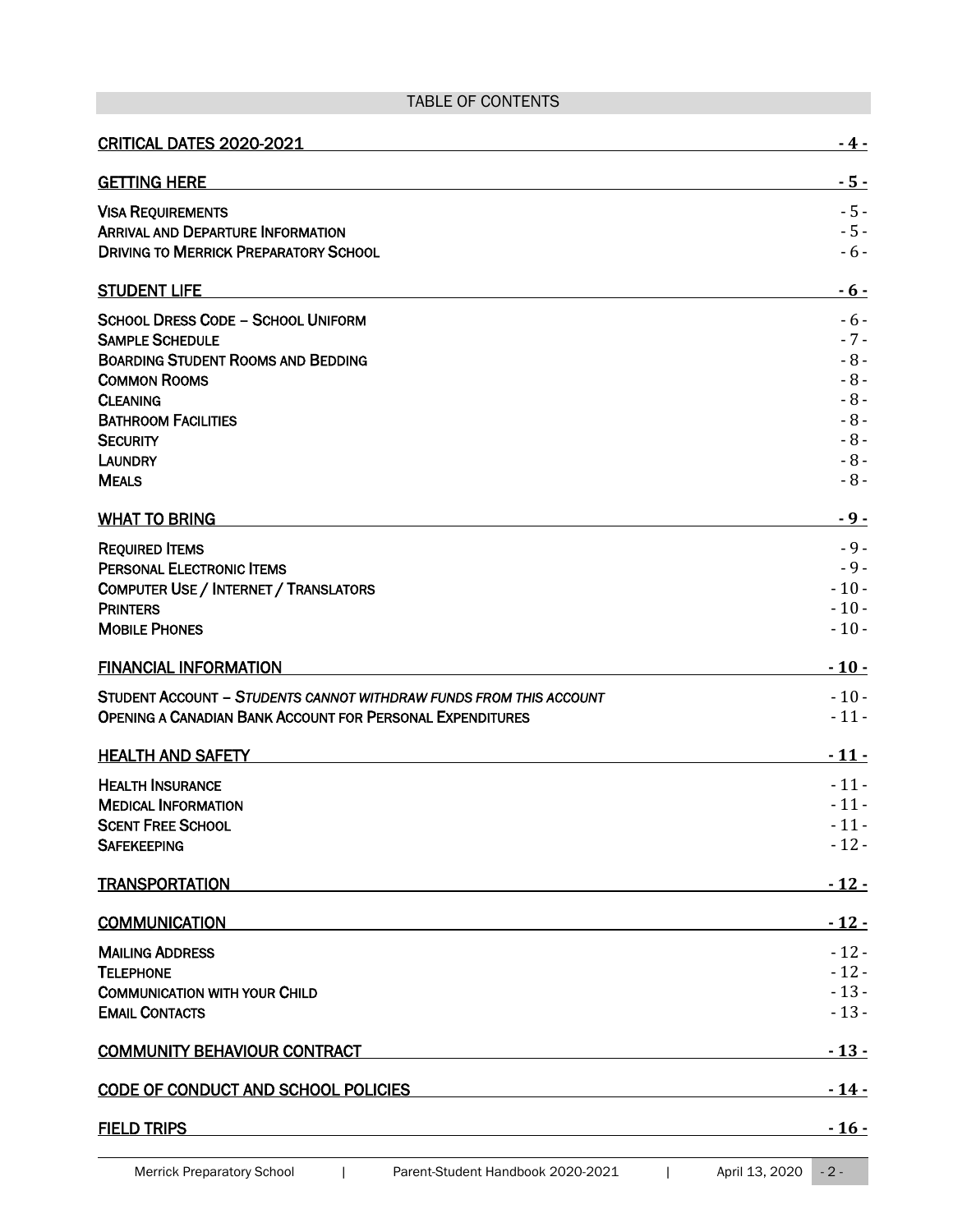| <b>RESIDENTIAL LIFE PROGRAM AND</b>  | $-17-$ |
|--------------------------------------|--------|
| <b>WEEKEND ACTIVITIES</b>            | $-17-$ |
| <b>HOMESTAY</b>                      |        |
| <b>APPENDIX</b>                      | $-20-$ |
| <b>MANDATORY FORMS TO COMPLETE</b>   | $-20-$ |
| <b>MERRICK PREPARATORY SCHOOL</b>    | $-21-$ |
| PARENT/GUARDIAN AND STUDENT CONTRACT | $-21-$ |
| <b>MERRICK PREPARATORY SCHOOL</b>    | $-22-$ |
| <b>STUDENT MEDICAL PROFILE</b>       | $-22-$ |
| <b>STUDENT MEDICAL HISTORY</b>       | $-22-$ |
| <b>CONSENT TO TREATMENT</b>          | $-27-$ |
| <b>CONCUSSION CODE OF CONDUCT</b>    | $-28-$ |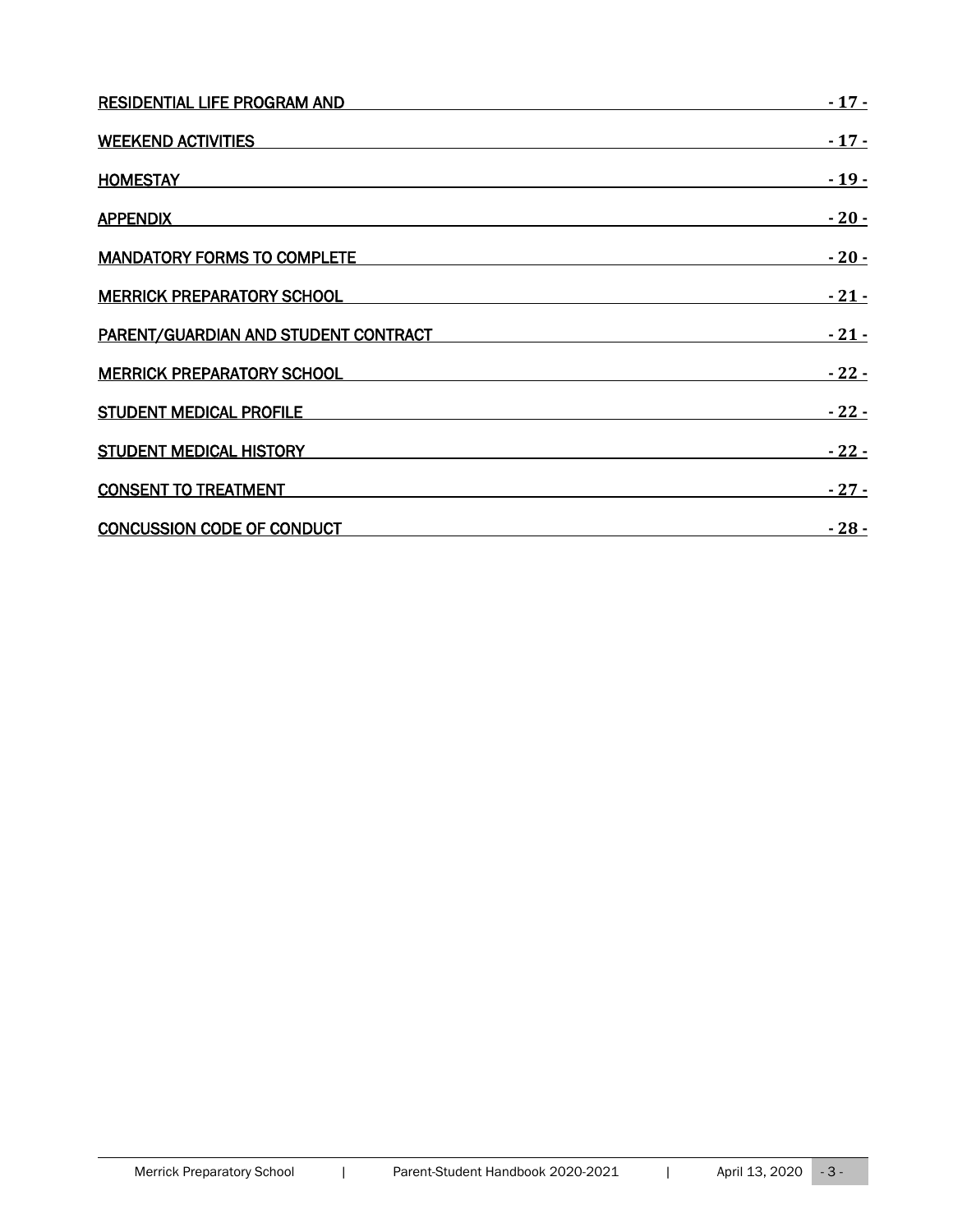# CRITICAL DATES 2020-2021

<span id="page-3-0"></span>

| <b>DESCRIPTION</b>                                          | <b>DATE</b>                                                                                                                   |
|-------------------------------------------------------------|-------------------------------------------------------------------------------------------------------------------------------|
| <b>Arrival Date</b>                                         | Tuesday September 8, 2020<br>Doors open at 9:00a.m.                                                                           |
| First Day of Classes                                        | Wednesday September 9, 2020                                                                                                   |
| Last Day to Arrive for Semester One                         | Thursday October 15, 2020<br>Students not admitted after this date. No credits granted.                                       |
| <b>Thanksgiving Weekend</b>                                 | Saturday October 10 - Monday October 12, 2020<br>No classes on Monday October 12, 2020                                        |
| Last Day of Classes - Departure Day                         | Friday December 18, 2020<br>Students must exit by 4:00p.m.; the school is closed                                              |
| Winter Holiday -<br><b>School Closed</b>                    | Friday December 18, 2020 starting at 4:00p.m. to Sunday<br>January 3, 2021. Doors open at 1:00p.m. Sunday January<br>3, 2021. |
| <b>Arrival Date</b>                                         | Sunday January 3, 2021. Doors open at 1:00p.m.                                                                                |
| Classes Begin                                               | Monday January 4, 2021                                                                                                        |
| End of Semester 1                                           | Tuesday February 2, 2021                                                                                                      |
| Arrival Date for <b>new</b> students starting<br>Semester 2 | Tuesday February 2, 2021                                                                                                      |
| Start of Semester 2                                         | Thursday February 4, 2021                                                                                                     |
| February Long Weekend                                       | Saturday February 13 - Monday February 15, 2021<br>No classes on Monday February 15, 2021                                     |
| Last Day to Arrive for Semester Two                         | Wednesday March 10, 2021<br>Students not admitted after this date. No credits granted.                                        |
| <b>Students Depart for</b><br><b>March Break</b>            | Friday March 13, 2020<br>Students must exit by 4:00p.m.; the school is closed                                                 |
| March Break - School Closed                                 | Friday March 12, 2021 starting at 4:00p.m. to Sunday<br>March 21, 2021. Doors open at 1:00p.m. on March 21.                   |
| <b>Students Return after</b><br><b>March Break</b>          | Sunday March 21, 2021.<br>Doors open at 1:00p.m.                                                                              |
| First Day of classes after March Break                      | Monday March 22, 2021.                                                                                                        |
| Easter Long Weekend                                         | Friday April 2 - Monday April 5, 2021<br>No classes Friday April 2 and Monday April 5, 2021                                   |
| May Long Weekend                                            | Saturday May 22 - Monday May 24, 2021.<br>No classes on Monday May 24, 2021.                                                  |
| Last Day of Classes                                         | Friday June 25, 2021                                                                                                          |
| Last Exam                                                   | Friday June 25, 2021. Finishes at 11:00a.m.                                                                                   |
| Graduation                                                  | Friday June 25, 2021. 1:30p.m. - 4:30p.m.<br>All Students must attend Graduation.                                             |
| Departure                                                   | Friday June 25, 2021 after 4:30p.m. & before 6:00p.m.<br>Students must exit by 6:00p.m., the school is closed.                |

| Summer School and ESL Program 2020 |                                               |  |
|------------------------------------|-----------------------------------------------|--|
| Arrival Date                       | Monday July 6, 2020, after 9:00a.m.           |  |
| Departure Date                     | Friday July 31, 2020, before 12:00p.m. (noon) |  |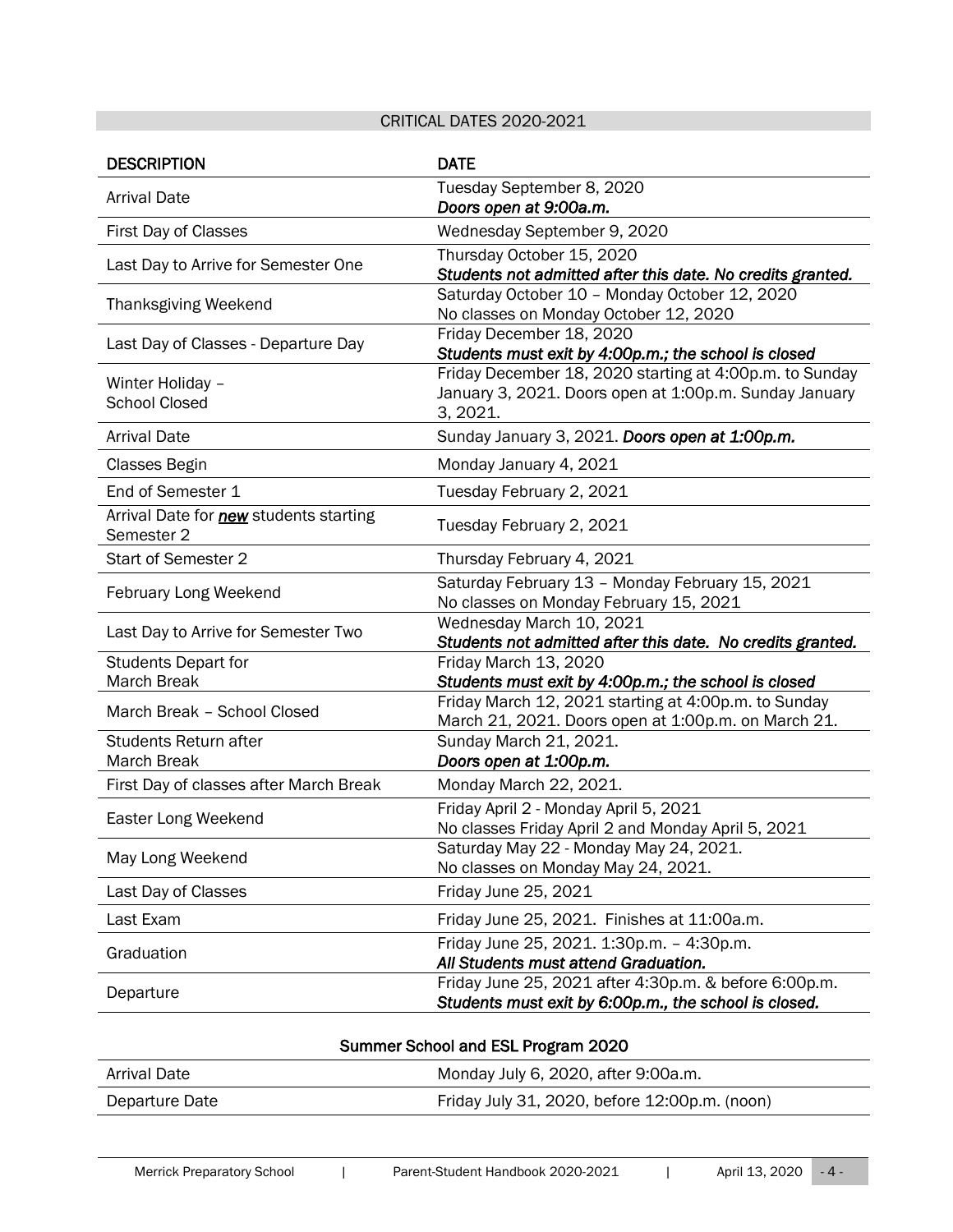#### GETTING HERE

#### <span id="page-4-1"></span><span id="page-4-0"></span>Visa Requirements

All non-Canadian Passport holders must apply for a Canadian Study Permit, with the exception of ESL Summer Program students. Upon the receipt of the signed contract and payment as outlined in the invoice, an official Letter of Acceptance and the Custodianship Letter (for those 17 and under) will be sent to the applicant's parent(s)/guardian(s). These documents must be presented to the Canadian Embassy when applying for a Canadian Study Permit, **and** to the Canadian border officials upon arrival at a Canadian airport. Some students may require a Temporary Resident Visa (TRV) for entry into Canada. To see which countries require a TRV, please check the list at [http://www.cic.gc.ca/english/visit/visas.asp.](http://www.cic.gc.ca/english/visit/visas.asp)

It is the student's/parents' responsibility to ensure that the students Passport, Study Permit and Temporary Residents Visa (TRV) are kept up to date. If any expire, they can jeopardize a student's ability to enter Canada, stay in Canada or continue their studies. To apply for a Study Permit or Temporary Resident Visa please contact the Canadian Embassy in your home country to commence the process immediately upon acceptance into Merrick Preparatory School. Some countries require up to four months to secure the Study Permit and Temporary Residents Visa (TRV). For assistance with your application for a Study Permit or Temporary Resident Visa please contact Bay Immigration at [https://www.bayimmigration.ca/.](https://www.bayimmigration.ca/)

### <span id="page-4-2"></span>Arrival and Departure Information

Arrival and Departure information for boarding students must be submitted to Merrick Preparatory School in order to advise the school of a student's arrival and departure. Each student's arrival and departure information must be sent to Merrick Preparatory School one month prior to the arrival and departure date. We will pick up our students at the Ottawa airport *only* and *only* on the stated arrival and departure dates as outlined in the Critical Dates, see previous page, above. Transportation costs for all students will be charged to the Student Account at a cost recovery basis.

All other arrival dates, pick-ups and departure dates or drop-offs will be at the expense of the student, with a 15% administrative fee added. No service to Toronto or Montreal is provided by Merrick Preparatory School. Students must travel in and out of Ottawa. Services that students can contact for transportation include:

- The Country Shuttle: +1.613.552.0432. Prices range up to \$230 based on number of students in the vehicle, round trip to Ottawa.
- Kemptville Transportation Services: +1.613.258.4804 or +1.613.850.4804. Prices are similar to The Country Shuttle, above.
- City Taxi: +1.613.345.5888. Brockville to Merrickville only, approximately \$100.
- Airport Taxi: +1.613.523.1234. Ottawa Airport to Merrickville only, approximately \$175.

For those arriving at the Ottawa airport: upon the student's initial arrival, conditional the student arrives on the specified arrival date, a Merrick Preparatory School representative will be waiting at the airport holding a **MERRICK PREPARATORY SCHOOL** sign. In the unlikely event that the Merrick Preparatory School representative is not present, the student must go to the nearest information booth and ask to have Merrick Preparatory School paged.

The school must be advised of all travel/flight plan changes at least 48 hours before arrival. With less than 48 hours notification it may become impossible to ensure a Merrick Preparatory School representative is available for pick-up or drop-off and transportation will become the student's responsibility and the student will have to cover the cost.

NOTE: Students are not admitted into the school after the "Last Day to Arrive" date as outlined above in the "Critical Dates". After this date no credits can be offered, and the other students will be too far advanced in the course material for a new student to catch up or participate effectively. If a student cannot arrive before the "Last Day to Arrive" date, then they must register for the next semester.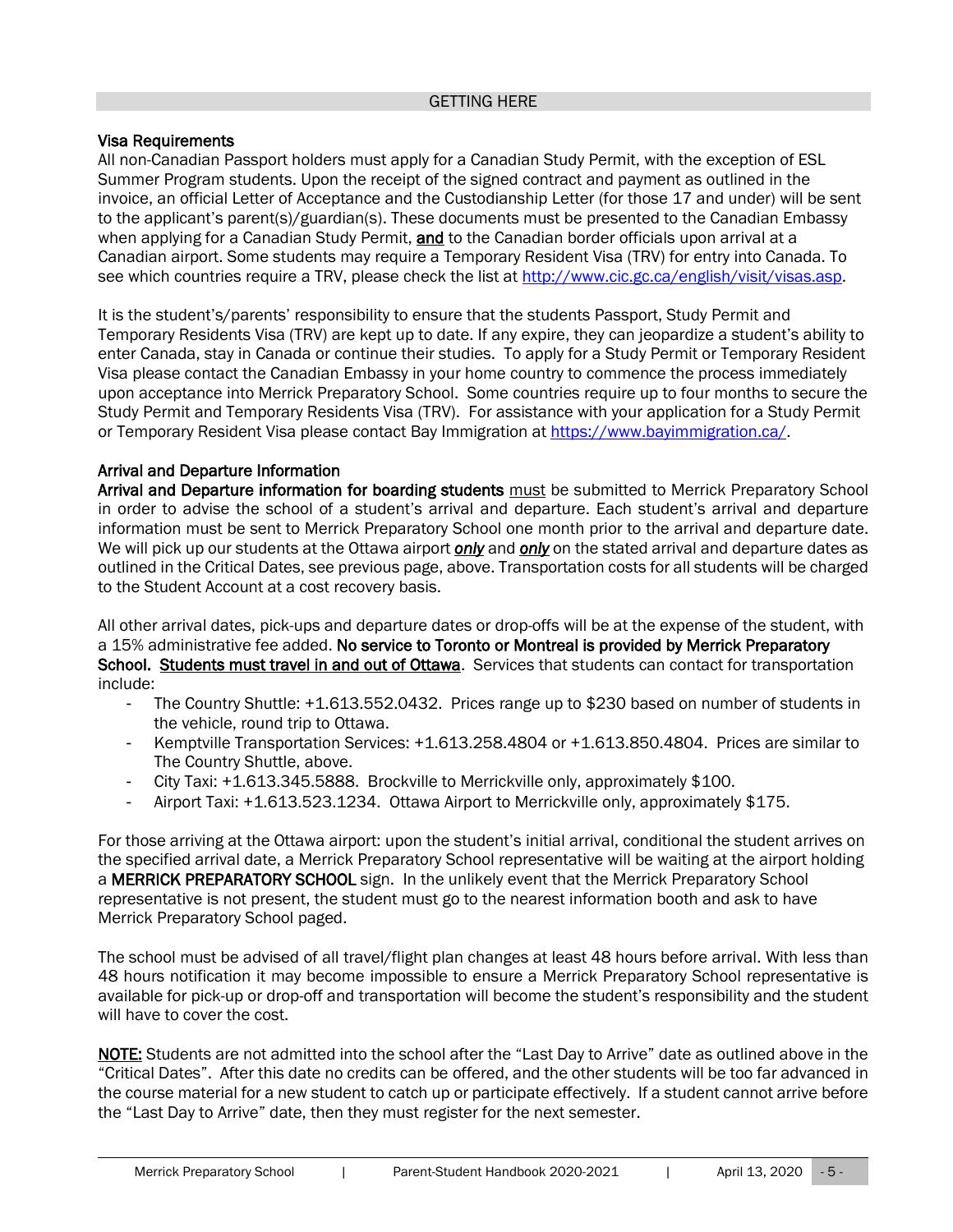# <span id="page-5-0"></span>Driving to Merrick Preparatory School

Students who are driving to Merrick Preparatory School with family members, guardians, or educational consultants should arrive at the school at 1:00p.m. on the arrival date, unless otherwise stated. During the departure date at the end of the semester, students must depart by 4:00p.m. on the last day of classes before the school closes, unless otherwise stated or the defined departure date if different from the last day of classes.

*Day students* can arrive any time on the arrival date, however, they should contact the Director of Residential Life and Administrative Manager to arrange an appointment time on arrival date to pick up their uniform, schedule and other school related items.

Please visit Google Maps for driving directions to the school. Our address is: 118 Main Street East Merrickville, Ontario, Canada, K0G 1N0 When sending items by post, the Post Office Box (P. O. Box) must be included, as follows: 118 Main Street East P. O. Box 100 Merrickville, Ontario, Canada K0G 1N0

### STUDENT LIFE

### <span id="page-5-2"></span><span id="page-5-1"></span>School Dress Code – School Uniform

All students are required to follow the school dress code during the academic day. Boys and Girls will need to arrive at Merrick Preparatory School with their own formal black business-attire dress pants. Dress pants should be hemmed to touch the shoes, professionally pressed/ironed with a centre crease: no casual pants, no rivets, jeans, yoga pants, sweat pants, leggings or cargo-style pants with pockets on the legs. Black leather belt, white no-iron dress shirt – short or long sleeve (the top button must do up), black polishable leather dress/business shoes (not suede, not slippers, not ballet shoes; heels must not exceed 1 inch), black dress socks that are at least to the mid-shin (not sport socks, not ankle socks). Skirts are not worn as part of the uniform. For GRADUATION students are expected to wear their full uniform. For sports, students must bring their own navy blue or black shorts, jogging/sweat pants, gym T-shirt and running shoes.











Black dress pants with black belt White long sleeve collared shirt Long black socks Black polishable dress shoes

Merrick Preparatory School provides students with a Merrick Preparatory School tie. Cardigans are required to be purchased at \$150 each. Students can also wear a black blazer/suit jacket on top of their cardigan if they wish. Additional cardigans (\$150) and ties (\$100) can be purchased at the school during the year. Please see the Merrick Preparatory School Policy Handbook on our website for more details on appropriate dress and uniform.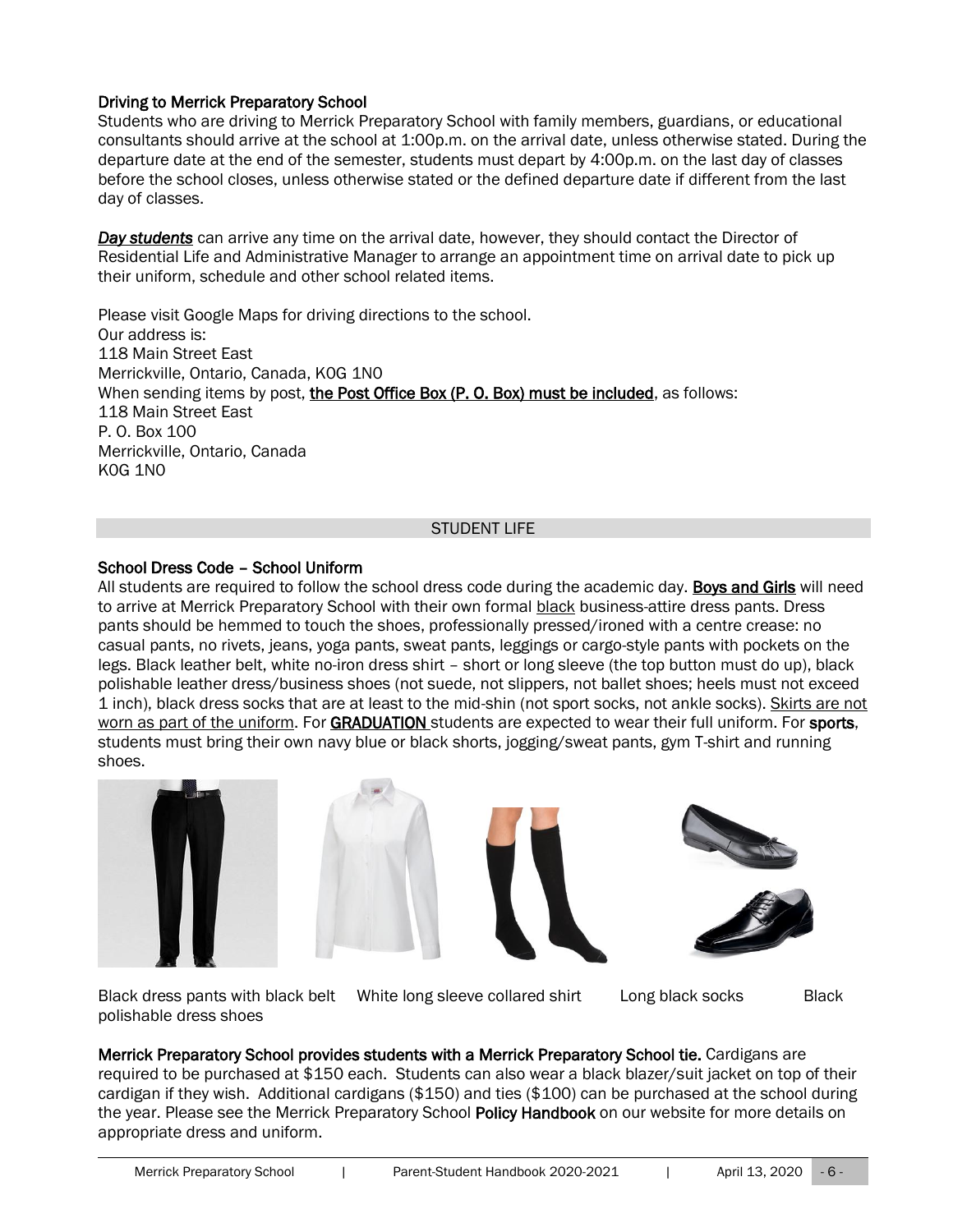# <span id="page-6-0"></span>Sample Schedule

### Daily Routine—Weekday Neekend: Neekend:

(Subject to Change) (Subject to Change)

| 7:45am                | Wake Up                     |  |
|-----------------------|-----------------------------|--|
| 8:15am – 8:35am       | Breakfast                   |  |
| 8:45am -              | Instructional Period #1     |  |
| 10:00am               |                             |  |
| 10:05am -             | Instructional Period #2     |  |
| 11:20am               |                             |  |
| 11:25am –             | <b>Multiple Subject</b>     |  |
| 12:20pm               | Instructional Period (MSIP) |  |
| 12:20pm -             | Lunch                       |  |
| 1:10pm                |                             |  |
| $1:10$ pm – $2:25$ pm | Instructional Period #3     |  |
| $2:30$ pm – $3:45$ pm | Instructional Period #4     |  |
| 4:00pm - 5:00pm       | <b>Activities and Sport</b> |  |
| 5:30pm - 6:00pm       | Dinner                      |  |
| 7:00pm - 9:00pm       | Evening Study (Sunday -     |  |
|                       | Thursday)                   |  |
| 10:30pm               | All must be in the building |  |
| 11:00pm               | All must be in their room   |  |
| 11:30pm               | Lights Out                  |  |

| 6:00am  | Occasional early morning        |
|---------|---------------------------------|
|         | departures for Mandatory        |
| 8:00am  | Activities                      |
| 11:30am | Brunch                          |
| 12:30pm | On campus or in city activities |
| 5:30pm  | Dinner                          |
| 6:00pm  | Free Time/Activities            |
| 12:00am | <b>Return to Residences</b>     |
|         | (Friday & Saturday evening)     |
| 12:30am | Bedtime (Friday & Saturday      |
|         | evening)                        |

On Saturday and Sunday mornings a self-serve breakfast of fruit, cereal, yogurt, juice, milk and toast is available, followed by a Brunch served at 11:30am.

Sunday evening is a school night; all students must be on campus for the 5:30p.m. meal Sunday through Thursday, followed by the 7:00p.m. to 9:00p.m. Evening Study.

During the academic day (8:45am to 3:45pm) students are not allowed to return to their bedrooms, except for 20 minutes after lunch, from 12:45p.m. to 1:05p.m.. Mobile phones must be left in dorm rooms during the academic day.

Day Students must arrive for breakfast Monday through Friday and be off campus by 5:00pm due to supervision requirements. Day students must participate in mandatory weekend activities unless they have their parents' permission to opt out. The parent's must inform the Director of Residential Life that their child will not participate on the Wednesday prior to the mandatory weekend activity. Day students can participate in optional weekend activities conditional that they inform the Director of Residential Life by the end of the school day on the Wednesday before the weekend activity. Mandatory and optional weekend activities will be deducted from the Student Account. During the following times Day Students are allowed on campus conditional they have been invited on campus by a boarding student and have been granted permission by the Residential Life Supervisor on duty:

- Friday 5:00pm 10:00pm.
- Saturday 12:30pm 10:00pm.
- Sunday 12:30pm 5:00pm
	- $\circ$  If a Day Student has a meal during their visits at any of the above posted times they will be charged \$15.00 for a dinner and \$10.00 for a brunch.
	- $\circ$  Day Students must use the sign-in/sign-out Day Student/Visitor log book found at front reception during their visits.
	- o All school rules and policies apply.

Please view our Policy Handbook found on our website for more details.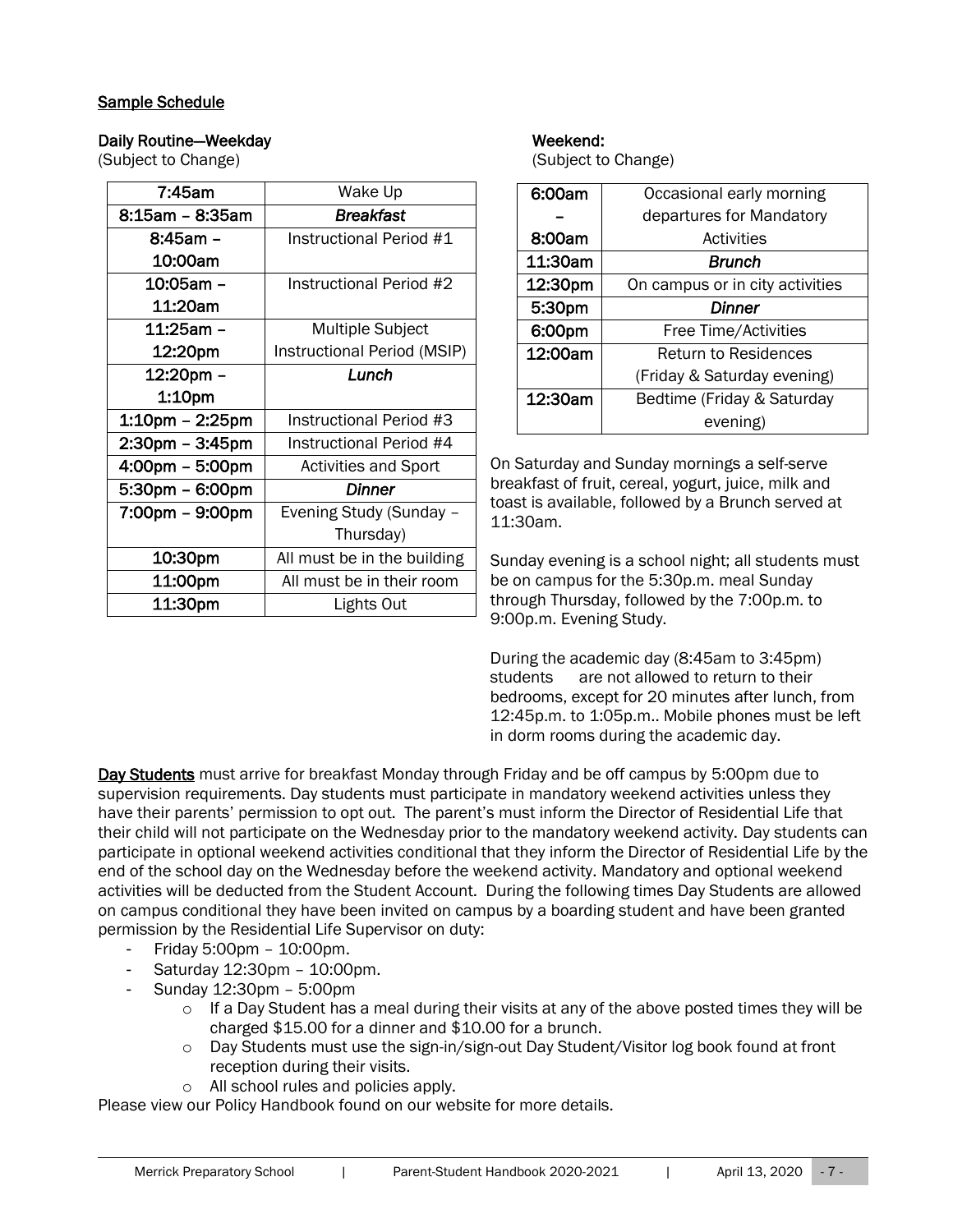# <span id="page-7-0"></span>Boarding Student Rooms and Bedding

*It is important to be realistic on how many things students bring as there is limited space in the room, and students share a room.* Students are assigned a room that they share with another student of the same gender and usually from a different country and language group. Dormitory floors have a "boys wing" and a "girls wing" with a divider separating the boys and girls wing of a hallway. Each room contains a desk, (one per student), chair (one per student), chest-of-drawers (one per student), closet space, and two queen or double (full) size beds (one per student) with one pillow per student. Students must bring their own queen-sized bed sheets (fitted sheet, flat sheet, pillow case) and blankets/comforter/duvet. We recommend that students purchase their bedding before arriving. Students can bring bedding with them, however, as the bedding takes up a large volume of space in luggage we recommend students purchase their bedding on-line and have it shipped to 118 Main Street East, Merrickville, Ontario, K0G 1N0 in the student's name prior to their arrival. We recommend the queen size "Bed-in-a-Bag" sold at Walmart; [http://www.walmart.ca/en/home-pets/bedroom-accessories/bed-in-a-bag/N-1449.](http://www.walmart.ca/en/home-pets/bedroom-accessories/bed-in-a-bag/N-1449) Please note that food and drinks, other than water, tea and coffee, as well as kettles, rice cookers, toasters and other electrical cooking devices are not allowed in students' rooms. Gaming devices, TVs and all electronics, other than those specifically required for academic purposes such as a laptop computer or tablet and calculator, are not allowed in dorm rooms. Gaming devices, TVs and other such electronics are to be left in, and used in, common areas.

### <span id="page-7-1"></span>Common Rooms

There are four common rooms in the school that are for relaxation and socialising – students may use equipment such as a PlayStation, stream movies online using Netflix, take advantage of our exercise equipment, pool table, ping-pong table and Wi-Fi provided throughout the building. Common Rooms may be used during free time after all school obligations are met. In the Common areas "English only" is spoken. Students should be respectful of others using the space.

#### <span id="page-7-2"></span>**Cleaning**

Boarding students are responsible for making their bed every morning, maintaining a clean and tidy room and for putting their clothes and belongings away daily. Students must pass a room inspection every day for general tidiness. The housekeeping staff will vacuum floors and clean the bathrooms, but the floors and surfaces must be free from clothing and other articles; excess clutter is not acceptable as it limits the ability to maintain a clean and healthy bedroom environment. The housekeeping and Residential Life staff will be pleased to assist with any problems regarding rooms, if asked.

# <span id="page-7-3"></span>Bathroom Facilities

Each dorm room has a private en-suite four-piece bathroom (toilet, sink, shower, bathtub). Students share their bathroom with their roommate.

#### <span id="page-7-4"></span>**Security**

Merrick Preparatory School is equipped with a closed-circuit security system ensuring that all imperative areas of the building are closely monitored. Card Access entry allows all doors to remain locked at all times. Merrick Preparatory School also has resident staff who provide round-the-clock supervision of the students. Wi-Fi is also provided free of charge on a secure network throughout the school buildings.

# <span id="page-7-5"></span>**Laundry**

Boarding students are responsible for their own laundry, including bedding. Laundry soap, washers and dryers are provided free of charge for that purpose. Merrick Preparatory School staff members are available to help when needed.

# <span id="page-7-6"></span>**Meals**

Three meals and two snacks are provided each day in the dining room for boarding students, with the exception of Saturday and Sunday during which brunch replaces breakfast and lunch. Cereal, toast, fruit, milk and other food items are always available for the students in the snack bar area, in addition to any personal food items the students may have. All meals are eaten in the dining hall; food is not allowed in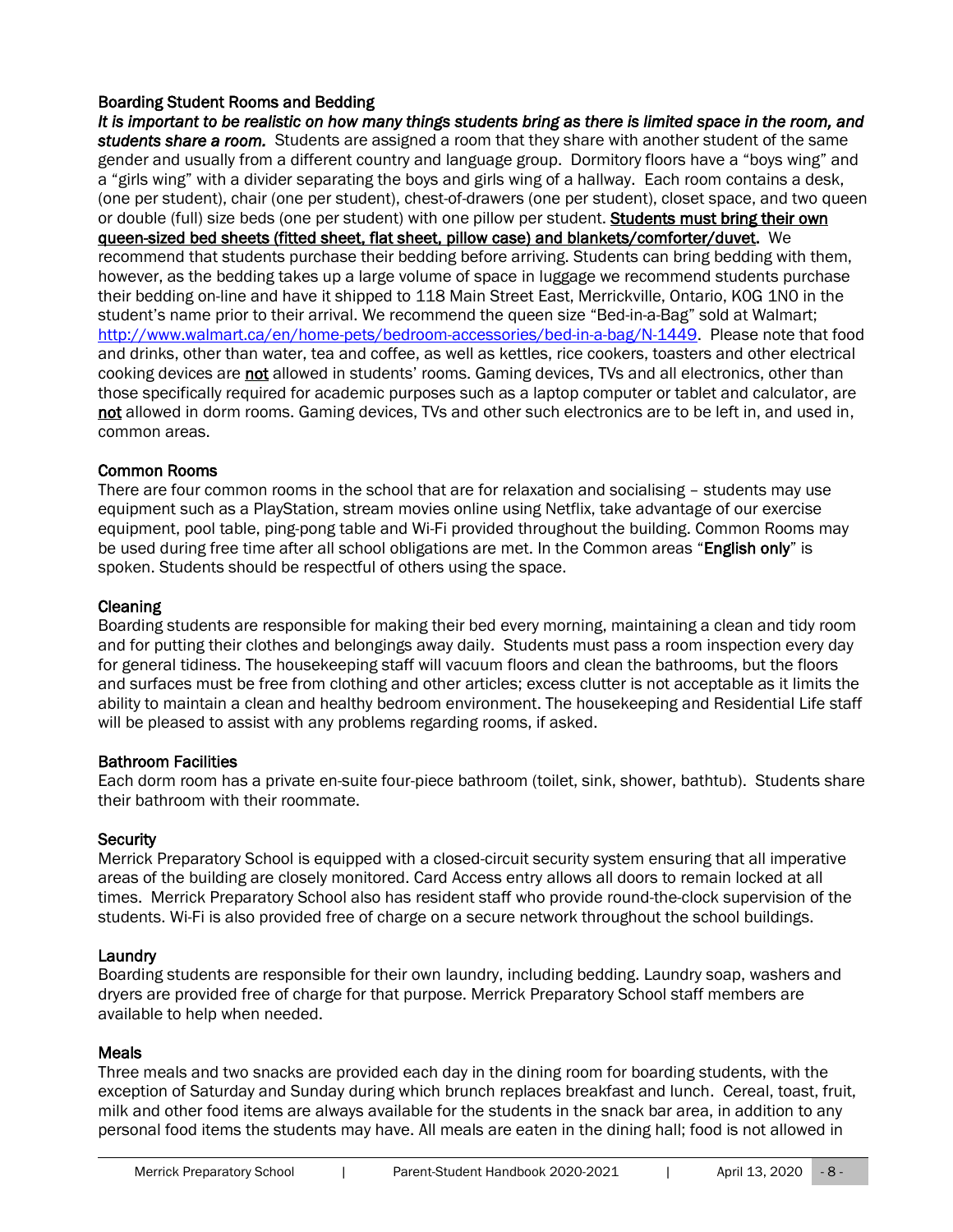any other area of the school. Students can eat meals off-campus or in the snack bar area starting Friday evening through Sunday brunch. During special events or trips, some meals will be off campus. Day students will be provided breakfast, lunch and after school snack Monday through Friday. Please indicate on the *Medical Form*, found in the Appendix, if your child has any food allergies or dietary concerns.

#### WHAT TO BRING

# <span id="page-8-1"></span><span id="page-8-0"></span>Required Items

- $\checkmark$  school dress code items as outlined above within the "School Dress Code" section and in the Policy Handbook
- $\checkmark$  black dress shoes for classroom and casual wear (1), as outlined above within the "School Dress Code" section
- $\checkmark$  indoor running shoes for physical education class, sports and co-curricular activities (1)
- $\checkmark$  outdoor running shoes for physical education class, sports and co-curricular activities (1)
- $\checkmark$  slippers or sandals, if desired (1)
- $\checkmark$  jeans/casual pants (2)
- $\checkmark$  nice pants (special dinners and outings) (1)
- $\checkmark$  skirt or dress (special dinners and outings) (1)
- $\checkmark$  Shirts (6-8)
- $\checkmark$  sweaters, sweatshirts (2)
- $\checkmark$  socks and underwear (6-8)
- $\checkmark$  light jacket (1)
- $\checkmark$  towel for the shower/bathing (1)
- $\checkmark$  swim suit (1)
- ✓ personal toiletries (soap, shampoo, razors, brush/comb, toothpaste, toothbrush, deodorant, hygiene products, etc.). These items can be purchased upon arrival; however, students should arrive with enough of these items for the first few weeks until they can make additional purchases.
- $\checkmark$  bedding, including fitted and flat sheet to fit a queen-size bed, blankets or duvet or comforter, a pillow case. We recommend purchasing ahead of time and having it shipped to the school, see "Student Rooms and Bedding", above.

#### SEASONAL ITEMS OPTIONAL ITEMS Spring/ Fall: Winter:

- 
- 
- ✓ sun hat ✓ winter hat ✓ camera
	-
	-
	- $\checkmark$  winter jacket
	- $\checkmark$  ski/ snow pants

- 
- ✓ sunglasses ✓ mitts/gloves ✓ journal book
	- ✓ winter boots ✓ photos from home
	- These winter items can be purchased once in Canada

# <span id="page-8-2"></span>Personal Electronic Items

Canadian electrical current is 110 volts AC (Alternating Current). Most non-North American appliances (shavers, hair dryers, etc.) are of a different voltage; an adapter is needed to work the appliances. The adapters that are required cannot be bought in Canada. Please note that no cooking or heating appliances are allowed in the dorm rooms (kettles, rice cookers, heaters, etc.). Small devices like iPods, MP3 players, etc. are allowed. Gaming devices are not allowed in dorm rooms.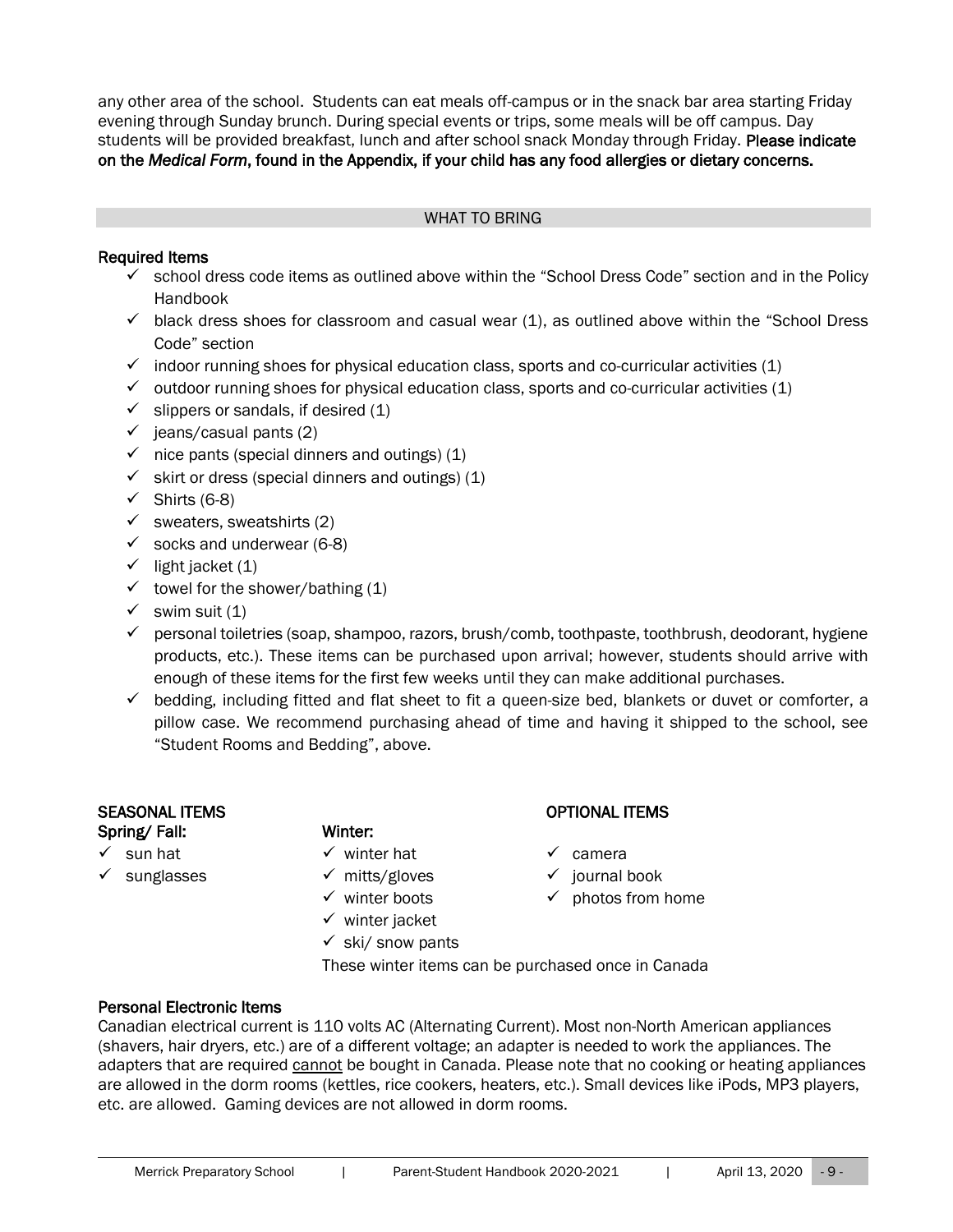# <span id="page-9-0"></span>Computer Use / Internet / Translators

Students must bring their own laptop computer. Merrick Preparatory School supports Windows and MacOS only. Chrome books and other similar devices do not work on our system and cannot be security protected and will not be allowed to access our wifi networks.

Merrick Preparatory School provides wireless internet. All computers must have installed the Microsoft Office Suite (Word, PowerPoint, Excel, OneNote). All operating systems and all computer software must be operating in **English**. If student computers are not in English, then repairs and maintenance will be difficult or impossible in Canada. Student computers may be scanned with anti-virus software before being connected to the school's network, in such cases a fee will be charged to the Student Account to scan the computer and upload the anti-virus software. All student computers will be set up on the school wide System's Manager to ensure safe and appropriate use of the internet. Boarding students may be required to hand in their computers, cell phones, and other personal electronic items each evening to ensure that they get a good night's sleep.

Electronic translators may not be used in the classroom during the academic day or for homework completion.

All students must read the Technology Policy found in the Policy Handbook on our website. The school administration and individual classroom teachers review the acceptable use of computers and the network regularly. Those abusing technology will face consequences from gatings (restricted to their room or the building for a period of time) to detentions, and suspension or expulsion at the student's expense.

### <span id="page-9-1"></span>**Printers**

The vast majority of student work can be submitted electronically and does not require printing. However, on occasion some assignments may require printing and some students prefer to work off paper copies while creating drafts of their work before making the final electronic submission. If this is the case, we recommend that the student purchase a simple printer upon arrival in Canada. These can be purchased for \$100 to \$150 Canadian dollars. We can also provide printing at \$0.50 per page and have it charged to the Student Account.

### <span id="page-9-2"></span>Mobile Phones

Students may bring a mobile phone to school. Students will not be allowed to access their mobile phones during the academic day, Evening Study or after bedtime. Students using their mobile phones during these times will have their phones confiscated for a period of time. Parents are reminded to respect their child's need for sleep and availability for school activities and programs. During the academic day mobile phones must be left in the dorm rooms. Boarding students must leave their phones in their rooms during the day. Day students must submit their phones each morning to the Director of Residential Life. In the event of an emergency parents can contact the school directly.

#### FINANCIAL INFORMATION

# <span id="page-9-4"></span><span id="page-9-3"></span>Student Account – *Students cannot withdraw funds from this account*

Each student must have an initial deposit of at least \$2,000 (\$1,000 per semester) for boarding students and \$1,000 (\$500 per semester) for day students in their Student Account upon arrival at the school. This account will be used to cover expenses like the school yearbook, transportation, damage deposit, school store purchases (cardigans, extra ties, etc.), optional and mandatory trips, printing and miscellaneous charges. Students cannot withdraw funds from this account and it cannot be used as a personal bank account. The balance must be kept above \$300 and students will not be allowed to carry any negative balances. Account balances will be sent to parents monthly. Balances in arrears will result in withholding of academic records. Please review the Financial Handbook. Upon graduation any funds that remain in the Student Account will be returned to the parent/guardian.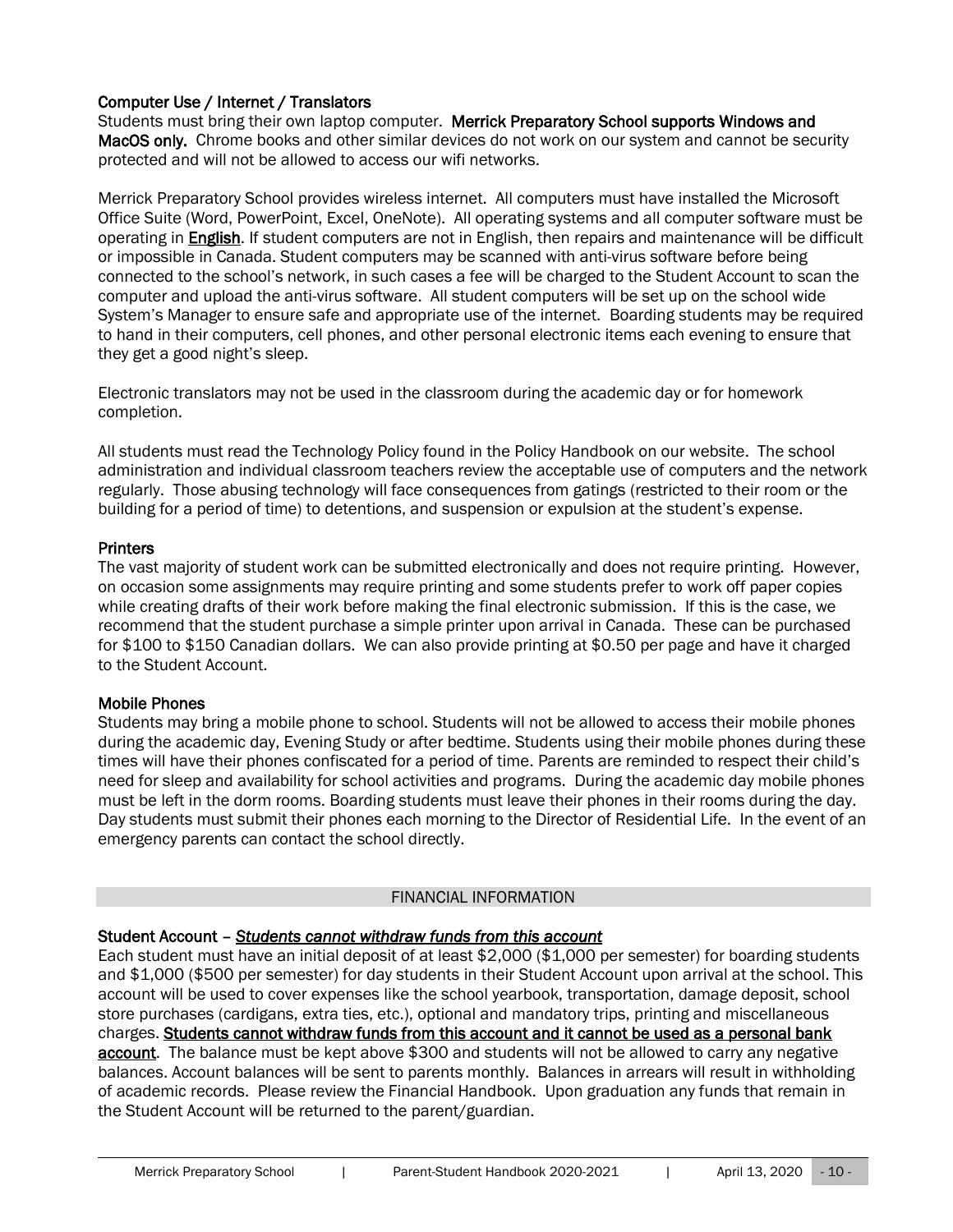# <span id="page-10-0"></span>Opening a Canadian Bank Account for Personal Expenditures

Boarding students are required to open a Canadian bank account, upon arrival, to provide them with access to personal funds. We strongly recommend the Royal Bank of Canada (RBC) as there is a bank branch conveniently located directly beside the school. As the parent/guardian you will be able to deposit funds directly into your child's RBC account, allowing you to manage and track your child's spending. Upon arrival we will assist students to open a bank account at RBC. Boarding students need money for personal items (soap, shampoo, toothpaste, personal hygiene products, etc.), telephone cards, personal transportation, personal entertainment (going to the movies with their friends), shopping, etc. Spending habits will vary from person to person and are dependent on how much you allow your child to have; most students spend between CDN \$40.00 to \$100.00 a week without any major purchases. Students are responsible for their own spending money.

#### HEALTH AND SAFFTY

#### <span id="page-10-2"></span><span id="page-10-1"></span>Health Insurance

Health Insurance is a requirement for all non-Canadian passport holders studying at Merrick Preparatory School and is included in the program fee. Merrick Preparatory School will register students with a "Student Guard" Health Insurance plan for the duration of their paid study period. Outside of the study period insurance is not provided (e.g. summer) and students are required to secure their own health insurance.

You can view the details of the policy on the Student Guard website at [http://www.guard.me,](http://www.guard.me/) choose "Downloads" and then "Policy". The policy can be downloaded in the following languages: English, Spanish, French, German, Italian, Korean, Portuguese, Chinese and Japanese.

### <span id="page-10-3"></span>Medical Information

In order to care for each student properly, it is very important that we have complete and up-to-date medical information for each student. Please complete the medical form within the Appendix at the end of this document with care and diligence. For your child's safety it is very important to note any past or present physical or mental illnesses, any allergies and prescribed medications.

In the past our students' parents have sent medication, preferred remedies, and natural medicines with their child to care for colds, headaches, etc. Please be aware that all non-prescribed medications with the possible exception of vitamin pills will be collected upon boarding students' arrival and will not be dispensed to the student. Many supplements and natural medicines that arrive with our boarding students have pharmacological effects that can lead to complications with medications that are prescribed in Canada following the child's arrival at Merrick Preparatory School. A lack of English labelling on the medicines received adds to the uncertainty and increases the risk of unexpected complications. To avoid these complications with prescribed medical treatments in Canada, no personal medications or remedies will be allowed or dispensed. Students will receive care from staff on an ongoing basis for things like colds, headaches, etc. Acting as prudent parents, the Merrick Preparatory School administration will provide appropriate care that will include non-prescription medication and arranging medical or dental appointments when necessary.

If your child is on prescribed medication from a licensed medical doctor, please have your child bring three (3) sets of the prescribed medication with a written explanation in English of what the medication is and what it is used for. One set of medications will be kept by your child, one will go in the "on-site" emergency medical kit and one will go in the "off-site" emergency medical kit so that your child's medication will always be accessible in the event of an emergency.

# <span id="page-10-4"></span>Scent Free School

Students attending Merrick Preparatory School come from around the world, and with that diversity comes a wide array of perfumes, colognes, deodorants, skin and beauty products, incense and health care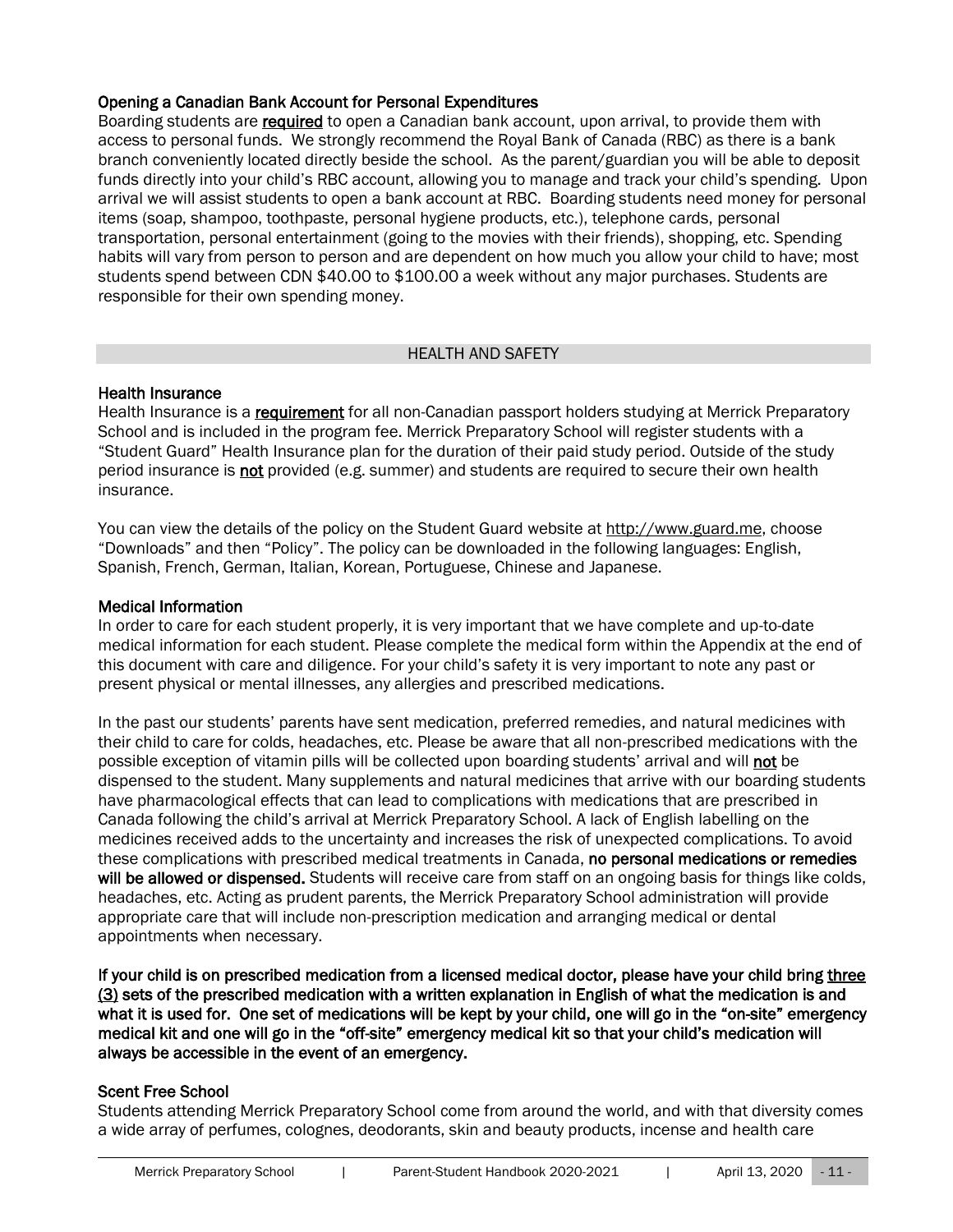products, all with a variety of scents. Given that students share rooms and classrooms and that an increasing number of students have allergies and sensitivities, our campus is scent free. Please ensure that students bring health care and beauty products that are scent free/non-scented. Students that do bring perfumes, colognes, scented deodorant or other scented products will be asked to dispose of them and purchase non-scented products. If a student persists in using scented products they will face disciplinary actions including suspension at their own expense, or expulsion with no refund.

#### <span id="page-11-0"></span>**Safekeeping**

Upon arrival, boarding students must submit passports and airline tickets to the Director of Residential Life for safe keeping. All documents submitted will be kept in a locked filing cabinet in a locked room. Students may access these items with the assistance of staff. These precautions are important as they prevent the loss of important property. Merrick Preparatory School also provides each student a combination safe in their room for safe keepings of valuable and important items. \*\*

For the security of the campus, the school is equipped with cameras. There is a team of male and female residential staff to take care of each student's personal and social well-being. Full time (24 hours a day, 7 days a week) supervision and support is provided for the students by these responsible adults who patrol the building and are available on campus during all hours.

\*\* Please note that Merrick Preparatory School is not responsible for students' personal items that have been lost or damaged. Students should not bring large sums of cash on campus.

#### TRANSPORTATION

<span id="page-11-1"></span>Students at Merrick Preparatory School will have the opportunity to participate in events or activities within the community. Often it is necessary for them to be driven to or from an activity. While in attendance at Merrick Preparatory School, students will be driven in Merrick Preparatory School vehicles. Students may also be transported by taxi cab, bus, train or personal vehicle driven by an appropriately licensed driver.

Transportation costs may be associated with such travel. If the service is provided by a third-party vendor the student will have to pay the third-party vendor directly with cash, thus the need for the student to have their own bank account for access to funds. If the transportation is provided by Merrick Preparatory School, the cost will be deducted from the Student Account.

### While attending Merrick Preparatory School boarding students are not allowed to drive a vehicle or keep a vehicle on site. Please view our Student Vehicle Policy in our Policy Handbook found on our website.

#### COMMUNICATION

### <span id="page-11-3"></span><span id="page-11-2"></span>Mailing Address Students can receive mail at the following address, it is critical to include the P. O. Box number, as follows:

Student Name (In English) Merrick Preparatory School P.O. Box 100, 118 Main Street East Merrickville, Ontario Canada, K0G 1N0

#### <span id="page-11-4"></span>**Telephone**

During business hours, Monday to Friday from 8:00a.m. to 4:30p.m., the school number is +1.613.269.2064.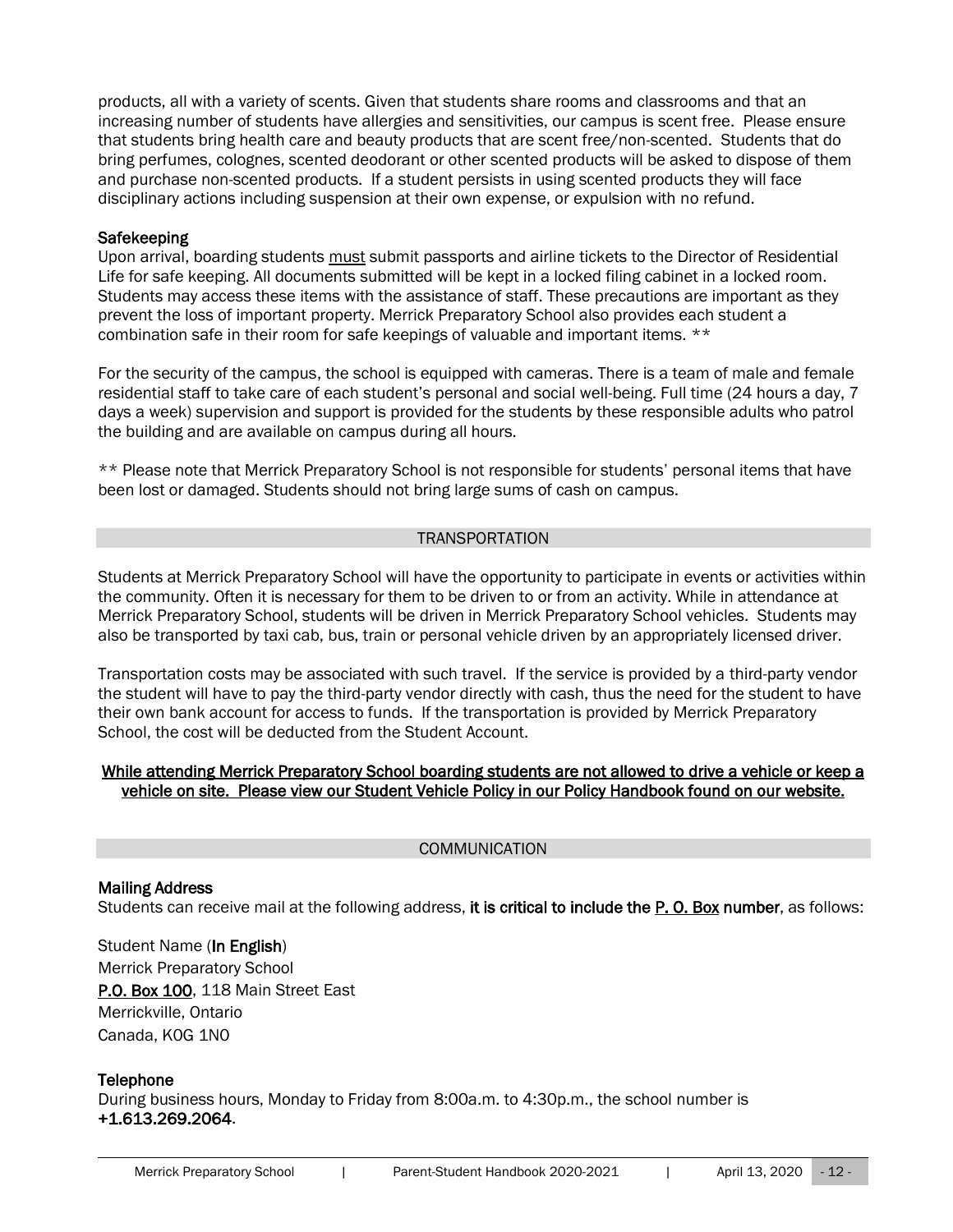During non-business hours, in the event of an emergency, you can call the Duty Phone at +1.613.292.5111.

#### <span id="page-12-0"></span>Communication with your Child

Upon arrival boarding students are encouraged to purchase a phone card (available at most local stores). We encourage students to call home to tell their parents that they have arrived safely. We also encourage the use of Skype, Facetime, WhatsApp, WeChat, C'Me and other social media platforms for communication during non-academic times.

Students may receive and make phone calls (Facetime, Skype, text, etc.) during the following times (Eastern Standard Time):

### Week Days:

- $> 7:00a.m. 8:15a.m.$
- $> 12:50p.m. 1:05p.m.$
- $> 5:05p.m. 6:55p.m.$
- $> 9:05$ p.m. 10:55p.m.

### Saturday:

 $> 7:00$ a.m. - 11:55p.m.

# Sunday: PLEASE BE RESPECTFUL OF ALL OTHER TIMES ➢ 7:00a.m. – 6:55p.m. AS STUDENTS NEED THEIR SLEEP AND THEIR ➢ 9:05p.m. – 10:55p.m. STUDY TIME.

#### <span id="page-12-1"></span>Email Contacts

Merrick Preparatory School staff will respond promptly and efficiently to all emails. Each student (and family) will be assigned an Advisor who will be the main contact person for that family/student. The Advisor will introduce themselves to the parents/agent via email in the first month of the school year. Specific inquiries may be directed to the following people:

| Headmaster                                                           | Mr. Kevin Farrell | kevinf@merrickprep.com                          |
|----------------------------------------------------------------------|-------------------|-------------------------------------------------|
| Director of Academics                                                |                   | Ms. Danielle Mignault daniellem@merrickprep.com |
| Director of Residential Life & Administrative Manager Mr. John Luong |                   | johnl@merrickprep.com                           |

- $\triangleright$  For any concerns you may have about a student's performance, the first point of contact should always be the Advisor who can connect you to the appropriate individual and/or teacher.
- $\triangleright$  For all Academic related matters please contact Ms. Danielle Mignault, Director of Academics
- $\triangleright$  For all non-academic related matters, including travel arrangements, please contact our Director of Residential Life and Administrative Manager.

#### COMMUNITY BEHAVIOUR CONTRACT

<span id="page-12-2"></span>In choosing Merrick Preparatory School, students agree to behave in accordance with the school's rules and regulations as outlined in the Policy Handbook, including but not limited to the sign-in and sign-out policies, English Only Policy, Student Code of Conduct, Technology Policy, Plagiarism and Academic Dishonest Policy; not only in the letter of what is written, but in the spirit and intent of what is written. Parents/Guardians understand that by sending their son/daughter to Merrick Preparatory School they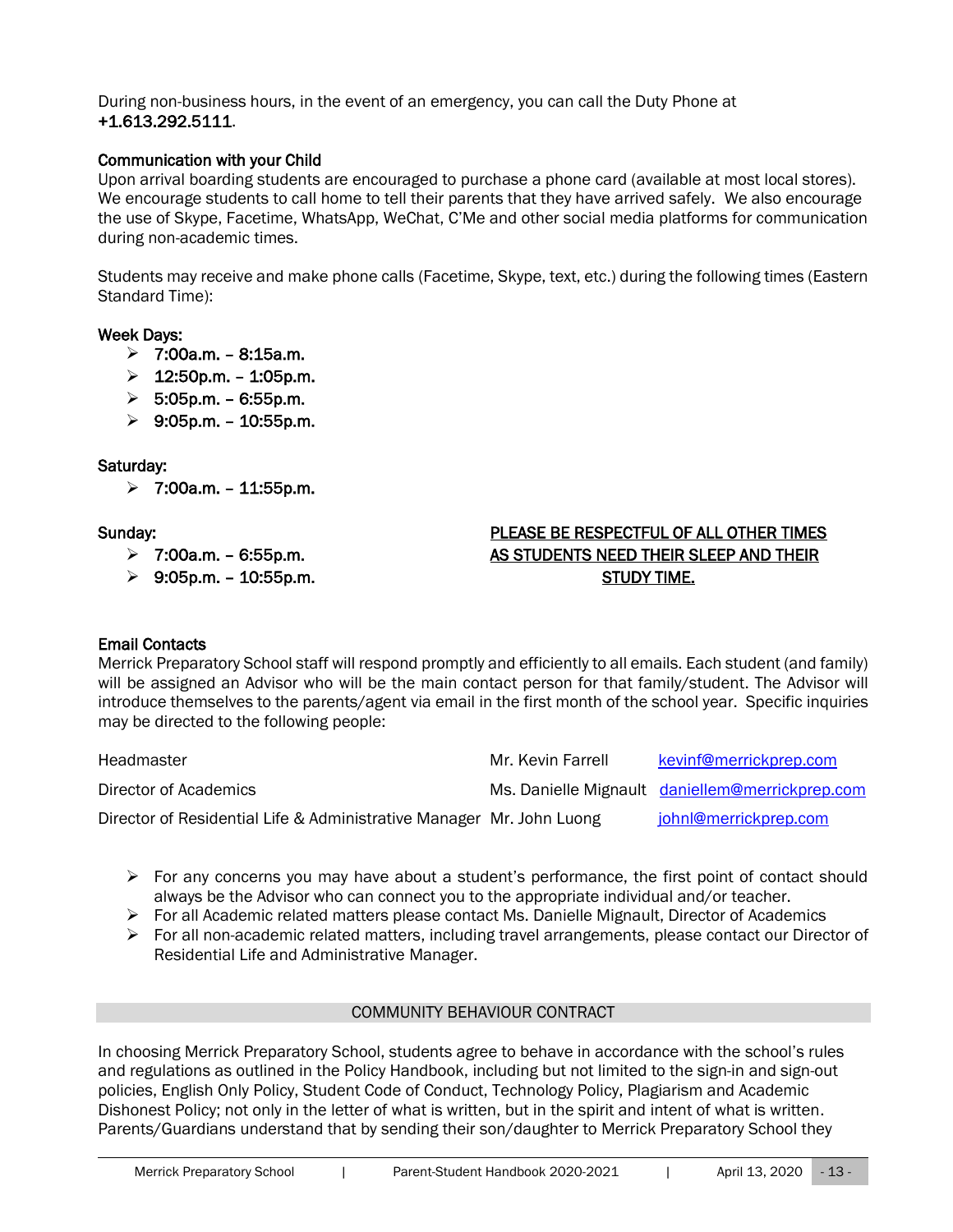agree and are obliged to support all school rules, regulations, policies and disciplinary procedures regardless of their personal, cultural and family values. Students are expected to follow and abide by the Policy Handbook found on the school website.

# CODE OF CONDUCT AND SCHOOL POLICIES

<span id="page-13-0"></span>Merrick Preparatory School promotes responsibility, respect, civility and academic excellence in a safe learning and teaching environment. All members of the school community must demonstrate honesty and integrity and treat one another with dignity at all times. When inappropriate behaviour occurs, the Headmaster will utilize a range of interventions, supports and consequences that are appropriate and include opportunities for students to learn from mistakes and improve their behaviours. The code applies both during and beyond formal school time.

### Respect for Self

- . Come to school prepared, on time and ready to learn.
- . Show respect for yourself, for others and for those in authority.
- . Respect the school dress code and be properly groomed.
- . Follow the established rules and take responsibility for your own actions.

### Respect for Others

- . Respect and comply with all applicable federal, provincial and municipal laws.
- . Be courteous, considerate and respectful to all students, staff and guests to our school.
- . Use acceptable language at all times.
- . Restrain from any behaviour that is disruptive to the learning environment of the class or the school.

# Respect for School and Community Property

- . Treat the school buildings, grounds and property with respect.
- . Keep your room and common areas tidy.
- . Be respectful of people and property in the Merrickville community.

# Respect for Safety

- . Follow procedure during fire drills and other evacuation drills.
- . Refrain from tampering with fire alarms, CCTV camera or other safety equipment.
- . Avoid activities that endanger the physical and/or mental well-being of other persons.
- . Refrain from bringing anything to school that may compromise the safety of the community.

# Attendance and Punctuality

- . Arrive on time for class, properly equipped with all necessary learning tools and supplies.
- . Ensure that your homework is completed, and assignments and projects are submitted on time.
- . Attend all co-curricular activities such as sports and community service.
- . Promptly make up the work missed during absence

# Our regulations specifically prohibit our students from possessing the following:

- posters displaying drugs, offensive messages or images, or beer/liquor ads;
- offensive or suggestive language or images on clothing;
- pets.

# In addition, students must not:

- abuse others (physical, sexual, or emotional harassment);
- leave their room after bedtime;
- have members of the opposite sex in their room at any time;
- be sexually intimate with another person when under the care of the School;
- get piercings or tattoos while under the care of the School.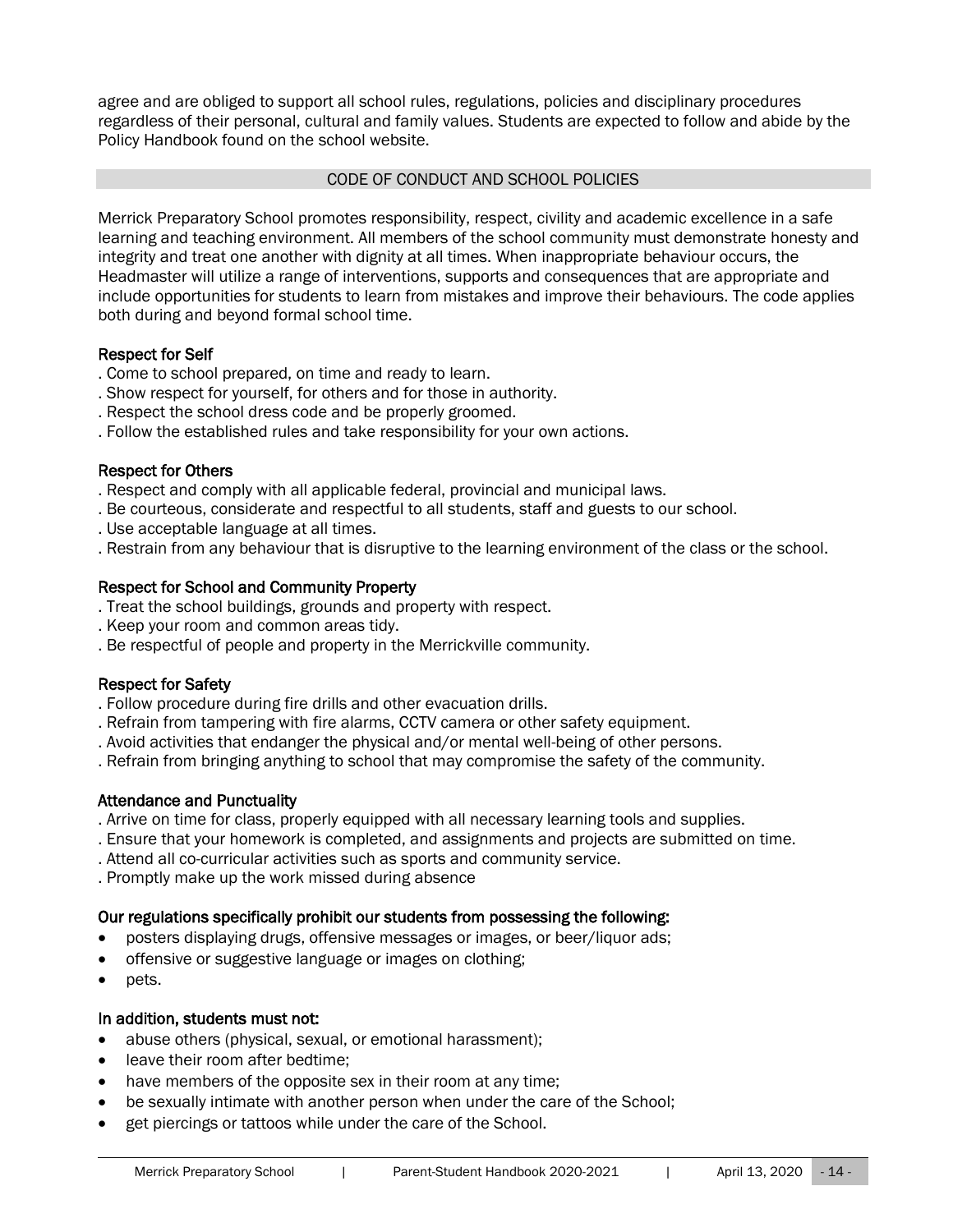# And students must:

- follow sign-out rules (to be discussed upon arrival):
- respect all other people's privacy;
- keep their room in a respectable state so as to not hinder cleaning staff;
- keep common areas clean and tidy.

For a full review of the Student Code of Conduct please view our Policy Handbook on our website.

### Plagiarism and Academic Dishonesty: *Students must follow the Citation Manual available on our website.*

Plagiarism is when a student takes credit for another person's work. The material copied can come from a magazine, book, newspaper, the Internet, a video or other information source, but can also be from speaking with another person. The following are situations where plagiarism can occur:

- · copying another student's homework, test answers or projects
- in any way obtaining another person's work and submitting it as your own
- · not giving proper credit to sources used in a paper, report or project

Academic dishonesty is also when, without teacher permission, a student gets help during a test or when completing an assignment. This includes:

- · seeking help from another student during a test, quiz or exam
- having or using unauthorized material during a test, quiz or exam
- · doing any academic work with another student, unless permitted by the teacher
- · allowing another student to copy your work

Consequences of academic dishonesty or plagiarism are outlined in our Policy Handbook found on the school website and include detentions, suspension and ultimately expulsion with no refund for repeated offences. For a full understanding of plagiarism, academic dishonesty and proper citation, please review the Academic Dishonesty and Plagiarism Policy found in the Policy Manual, and the Citation Manual on the school's website.

# Tobacco – Smoking Policy

Smoking is prohibited by law in public and private schools in Ontario. This includes inside buildings as well as anywhere on school property. *The Smoke-Free Ontario Act* came into force in May of 2006 in order to protect against the hazards of second hand smoke. An individual who does not abide by this law could be subject to a maximum fine of \$5,000.

Consequences for smoking are outlined in our Policy Handbook found on the school website and include detentions, suspension and expulsion with no refund. Please review the Smoking Policy in the school's Policy Handbook.

Please note: smoking inside a school building is extremely dangerous and illegal in the Province of Ontario and will result in immediate Suspension or Expulsion with no refund.

#### Alcohol

The legal drinking age in Ontario is 19. Merrick Preparatory School prohibits the underage consumption, possession and purchase of alcohol. Students aged 19 or older may only consume alcohol if they are off campus and must do so in strict moderation. Returning to campus in a state of intoxication will result in appropriate sanctions. Students may not store or consume alcohol in their room, or anywhere on campus. Providing alcohol to underage students is a serious offense in Ontario. Should a student be suspected of having alcohol on campus, a staff member may search a student's person or room. If a student is in violation of Merrick Preparatory School's alcohol rules, as outlined in our Policy Handbook, suspension and expulsion with no refund will result. Please view our Policy Handbook found on the school website.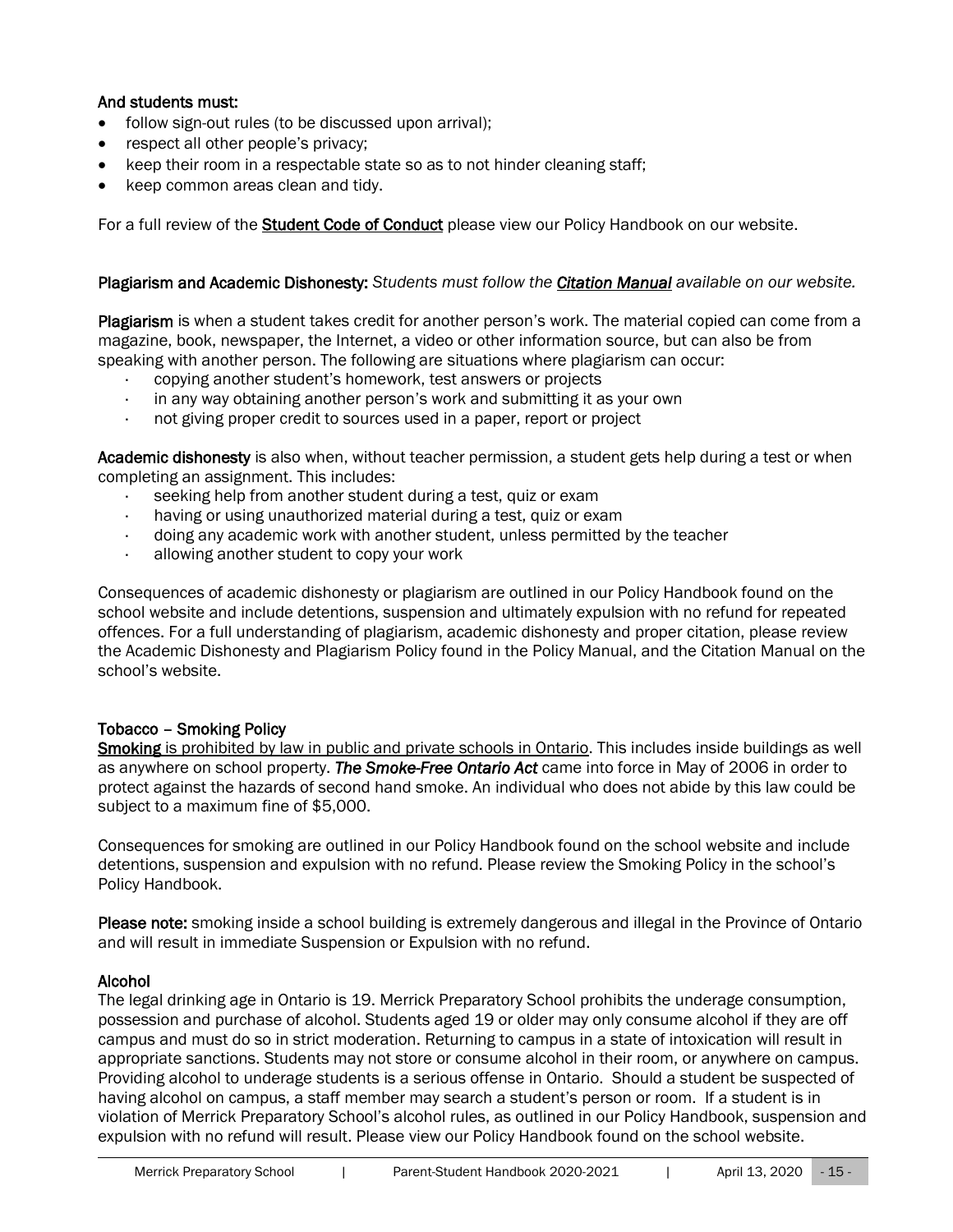# Drugs

Merrick Preparatory School prohibits the consumption, possession, purchase, use and sale of nonprescription drugs, including legalized drugs such as cannabis/marijuana. Students of legal age for the consumption of legalized cannabis/marijuana products must not do so while a student at Merrick Preparatory School, be that on or off campus during school activities and hours or non-school activities and hours. With reasonable suspicion by the staff, a staff member may search a student's person or room. A student involved in a drug offence for the first time will receive consequences that range from suspension to expulsion, with all costs being the responsibility of the student and no refund is provided. If a student is involved in a second drug offence, expulsion will result. Any student admitted to Merrick Preparatory School subsequent to a drug offence from another school will be admitted on probation and upon any subsequent involvement with drugs will be suspended or expelled from the school. Students suspected of using non-prescription drugs will be required to undergo drug test (urine or blood sample), at any time, at the discretion of the school, administered by a medical professional.

### **Weapons**

Firearms, knives, and other such weaponry are strictly banned from campus. Any students caught with these instruments will receive consequences that range from suspension or expulsion. All expenses resulting from suspension and expulsion will be the student's responsibility and no refund will be offered.

### Physical Intimacy and Exclusive Relationships

While Merrick Preparatory School recognizes that emotional attachments are a natural part of adolescence, relationships of an intimate physical nature are a serious concern in our community. Sexual intimacy is not permitted for any students under our care. Public displays of affection are discouraged and may be dealt with as disciplinary issues. Parents will be contacted if physical intimacy is suspected; consequences could range from detentions to weekend gating, to suspension or expulsion.

Exclusive relationships, similar to physically intimate relationships, are damaging to the Merrick Preparatory School community. While we encourage, support and understand that some students will be attracted to and get along better with certain individuals, it is important that exclusive relationships are avoided as their very nature 'exclude' others and destroy the fabric of the community.

*Infractions of any of the above rules, or any rule outlined in our Policy Handbook found on our website, may result in disciplinary action, up to and including suspension (placed in a home stay for boarding student at an additional fee to the parents, or required to stay home for day students) or expulsion (asked to leave the school permanently with no refund). All expenses related to suspension and expulsion are the student's/parent's responsibility. Please view our Policy Handbook and Financial Handbook found on our website to review all school rules, regulations and policies.* 

#### FIELD TRIPS

# <span id="page-15-0"></span>Studying in Canada

There is a lot to see and to do while learning at Merrick Preparatory School! To complement our classroom studies, many exciting field trips and activities have been planned.

#### Elements of Risk

Field trips and on-site activities involve certain elements of risk. Injuries may occur while participating in these activities. The risk of sustaining injury results from the nature of the activity and can occur without any fault of the student, the school, its employees, or the facility where the activity is taking place. By choosing to take part in these activities, you are accepting the risk that your child may be injured. Activities organized by Merrick Preparatory School involve but are not limited to the risk of falls, sprains, scrapes, bruises, muscle pulls, cuts, heat exhaustion, dehydration, hypothermia, fractures, drowning, and death.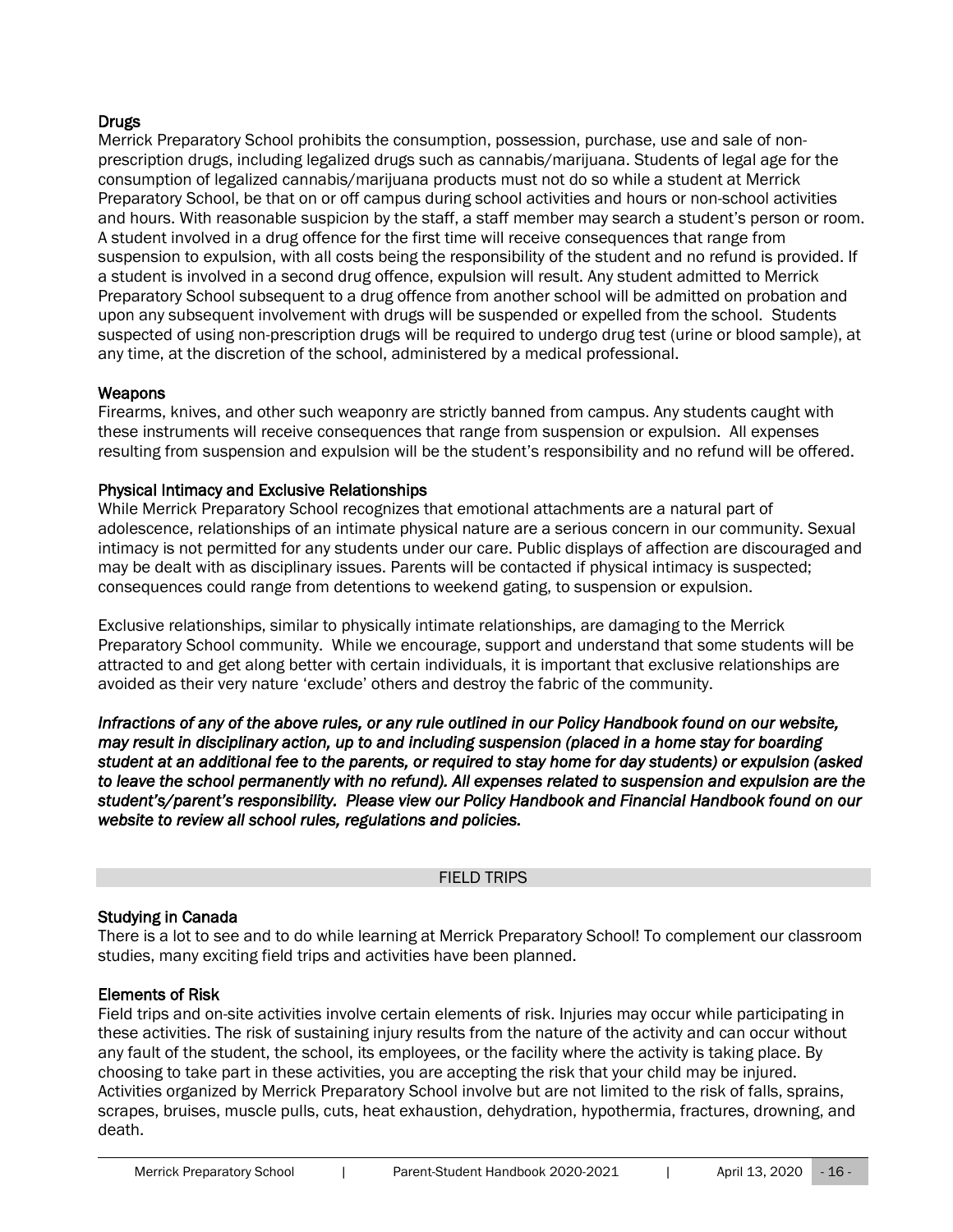# High Risk Activities

A high-risk activity is one where you can reasonably expect that a serious injury could occur. Examples of high-risk activities include, but are not limited to; wall climbing, horseback riding, boating and snowboarding/skiing.

### Medium Risk Activities

A medium risk activity is one where there is a potential for injury. Examples of medium risk activities include, but are not limited to; swimming, soccer, volleyball, basketball, ball hockey, baseball, hiking, badminton.

### Low Risk Activities

A low risk activity is one in which, outside of the risks of transportation, you do not reasonably expect injuries to participants to occur. Examples of low risk activities include, but are not limited to: movies, meals, travelling to tourist attractions (CN Tower, Zoo, museum, etc.) shopping, and viewing sports events.

The activities listed above vary in both the severity of likely injuries, and in the frequency at which they may occur. In all cases, the level of risk is balanced against educational value, and at all times, the least risky activity that meets the educational goals is selected. In most circumstances, the greatest risk in participating in an activity comes from the transportation of the students to the activity location. Our transportation policies are critical in minimizing the total risk to our students. The real risks in all activities are minimized to acceptable levels by implementing prudent policies and procedures and using professional staff that have specific training and qualifications to supervise all higher risk activities.

# Transportation Arrangements

Merrick Preparatory School uses minivans, a passenger bus and third-party vehicles to transport students. All drivers are fully licensed. Students may choose to use public transportation during their free time; this is their decision and Merrick Preparatory School does not accept responsibility for their safety in these vehicles. At no time is any food or drink allowed in any Merrick Preparatory School vehicle.

# RESIDENTIAL LIFE PROGRAM AND WEEKEND ACTIVITIES

<span id="page-16-1"></span><span id="page-16-0"></span>Our Residential Life Program and Advisor Program, along with our educational and academic field trips have been designed to teach students in a number of areas beyond the requirements of the Ontario Ministry of Education curriculum. In addition to Evening Study (for boarding students) during which students work on their academics, dedicated time is set aside each week for fun and educational activities. These activities help students learn about healthy and positive relationships, study and organizational skills, self-care and self-management, and cooperative games and group initiative tasks to develop a sense of community, belonging, understanding of differences and different perspectives, and leadership development.

Weekend activities are designed to examine similar themes in a more informal and relaxed way while exploring various locations and sites in the region. Each weekend an activity will be made available to students and one weekend out of four is mandatory for boarding students to assist in building a sense of belonging and community. Students can participate in activities such as sightseeing, skiing, shopping, attending hockey games and swimming in the crystal-clear lakes and rivers.

# September 2020 to June 2021 Weekend Activities

All boarding students must participate in the Mandatory Activities as outlined below with associated costs debited from their Student Account. All students have the option to participate in Optional Activities; if they do their Student Account will be debited accordingly. Additional outings during orientation week and other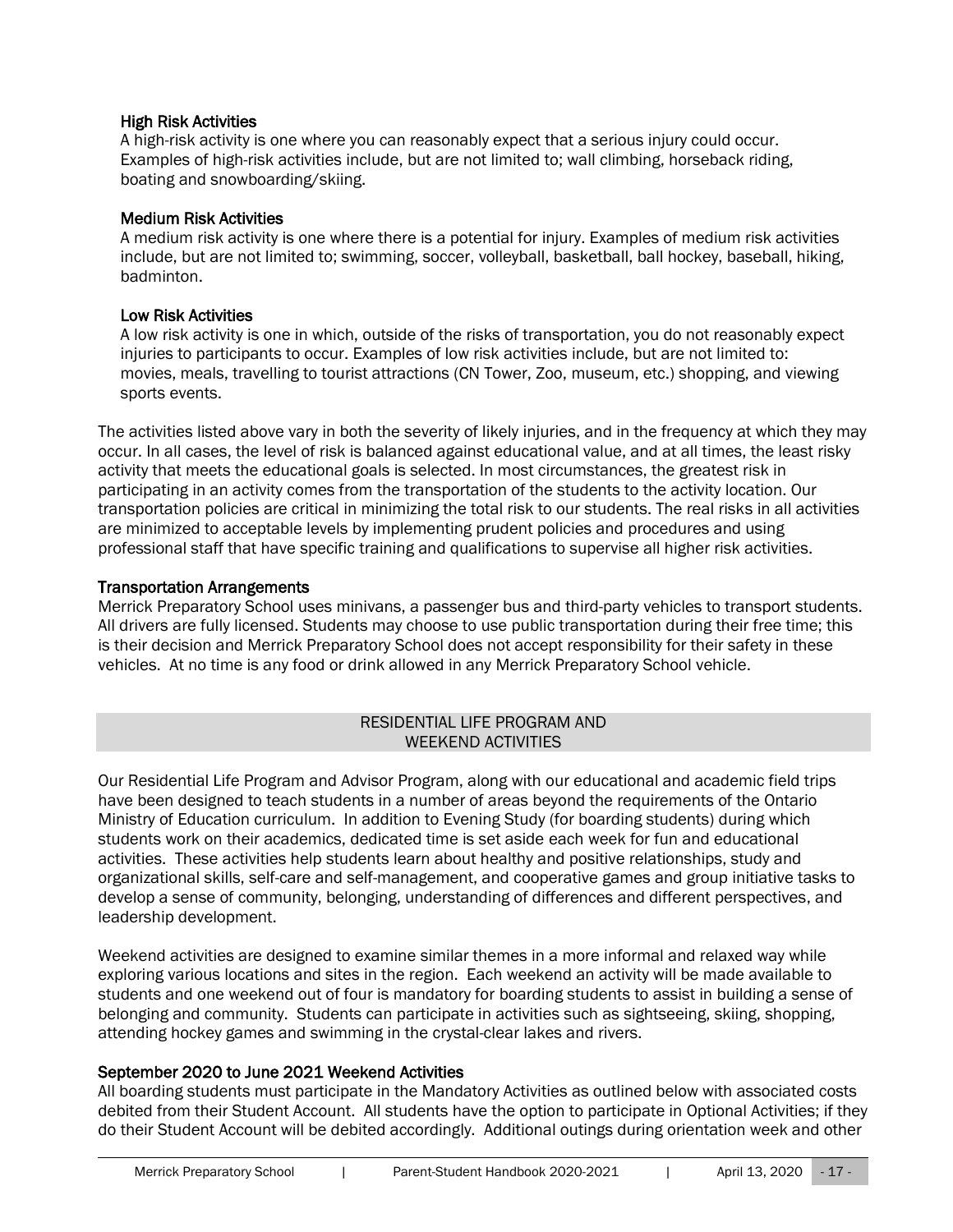activities occur based on availability of tickets and will be debited from Student Accounts accordingly. Please Note: prices and activities may vary slightly.

One weekend a month during an Optional Activity, the school will provide transportation for boarding students to Ottawa for shopping and to enjoy the city, at cost-recovery. Weekly we provide transportation for boarding students to Kemptville to access various stores at cost-recovery and of course Merrickville has a pharmacy, grocery store, convenience store, bank and various shops within walking distance of the school.

All Academic Field Trips are mandatory for all students, and the cost of the five-day Academic Field Trip is included in the tuition fee. Academic Field Trips provide an opportunity to explore the region and Canada and provide hands on experiential learning for our students which enhance the curriculum and educational outcomes.

| 2020-2021 Dates             | <b>Activity</b>                                         |              | Optional/ |
|-----------------------------|---------------------------------------------------------|--------------|-----------|
|                             |                                                         |              | Mandatory |
| September 8 - 11            | Orientation/Group Activities: day & boarding students   | \$0          | Mandatory |
| 12                          | White Water Rafting in Ottawa: day & boarding students  | \$120        | Mandatory |
| 19                          | Eco - Adventures                                        | \$100        | Optional  |
| 26                          | <b>Thousand Island Boat Cruise</b>                      | \$50         | Optional  |
| October 3                   | Explore Ottawa - Sightseeing & Shopping                 | \$35         | Optional  |
| 10                          | <b>Ottawa Fury Professional Soccer Game</b>             | \$65         | Optional  |
| 17                          | Merrickville Jazz Fest                                  | \$0          | Mandatory |
| 19                          | Academic Field Trip - Whole School - Ottawa or Kingston | \$80         | Mandatory |
| 24                          | Pumpkin Inferno at Upper Canada Village                 | \$50         | Mandatory |
| 31                          | Saunders Farm - Halloween Treats!                       | \$55         | Optional  |
| November 7                  | Hike in Gatineau Park                                   | \$30         | Optional  |
| 14                          | <b>Games Night</b>                                      | \$0          | Optional  |
| 21                          | Ottawa 67s OHL Hockey Game                              | \$100        | Mandatory |
| 28                          | Silver City Xbox Theatre Party                          | \$50         | Optional  |
| December 5                  | Christmas in Merrickville                               | \$0          | Mandatory |
| 12                          | Christmas Shopping & Parliament Hill Light & Sound Show | \$30         | Optional  |
| January 9                   | Kanata Wave Pool                                        | \$45         | Optional  |
| 16                          | Pictionary Pizza Night                                  | \$10         | Mandatory |
| 23                          | Laser Tag                                               | \$60         | Optional  |
| 30                          | Movie Night                                             | \$0          | Optional  |
| February<br>$6\phantom{1}6$ | Skate the Rideau Canal & Beavertails                    | \$30         | Optional  |
| 13                          | Indoor Go Karting                                       | \$85         | Mandatory |
| 20                          | Skiing at Mount Pakenham                                | \$100        | Optional  |
| 27                          | Paint Night                                             | \$10         | Optional  |
| March 6                     | <b>KFC Karaoke Night</b>                                | \$10         | Mandatory |
| 27                          | <b>Rock Climbing</b>                                    | \$50         | Optional  |
| $\mathbf{3}$<br>April       | Parc Omega                                              | \$60         | Optional  |
| 10                          | <b>Extreme Trampoline</b>                               | \$50         | Mandatory |
| 17                          | Amazing Race                                            | \$0          | Optional  |
| April 19 - 23               | Academic Field Trip - Whole School - Montreal & Quebec  | \$1,400      | Mandatory |
|                             | City or Toronto & Niagara Falls                         | (included in |           |
|                             |                                                         | Tuition Fee) |           |
| 24                          | <b>Movies and Milkshakes</b>                            | \$0          | Optional  |
| May 1                       | <b>Escape Manor</b>                                     | \$50         | Optional  |
| 8                           | <b>Games Night</b>                                      | \$0          | Optional  |
| 15                          | Movie Night in Ottawa                                   | \$50         | Optional  |
| 22                          | <b>Wheelers Pancake House</b>                           | \$30         | Optional  |
| 29                          | <b>Farewell Party</b>                                   | \$15         | Mandatory |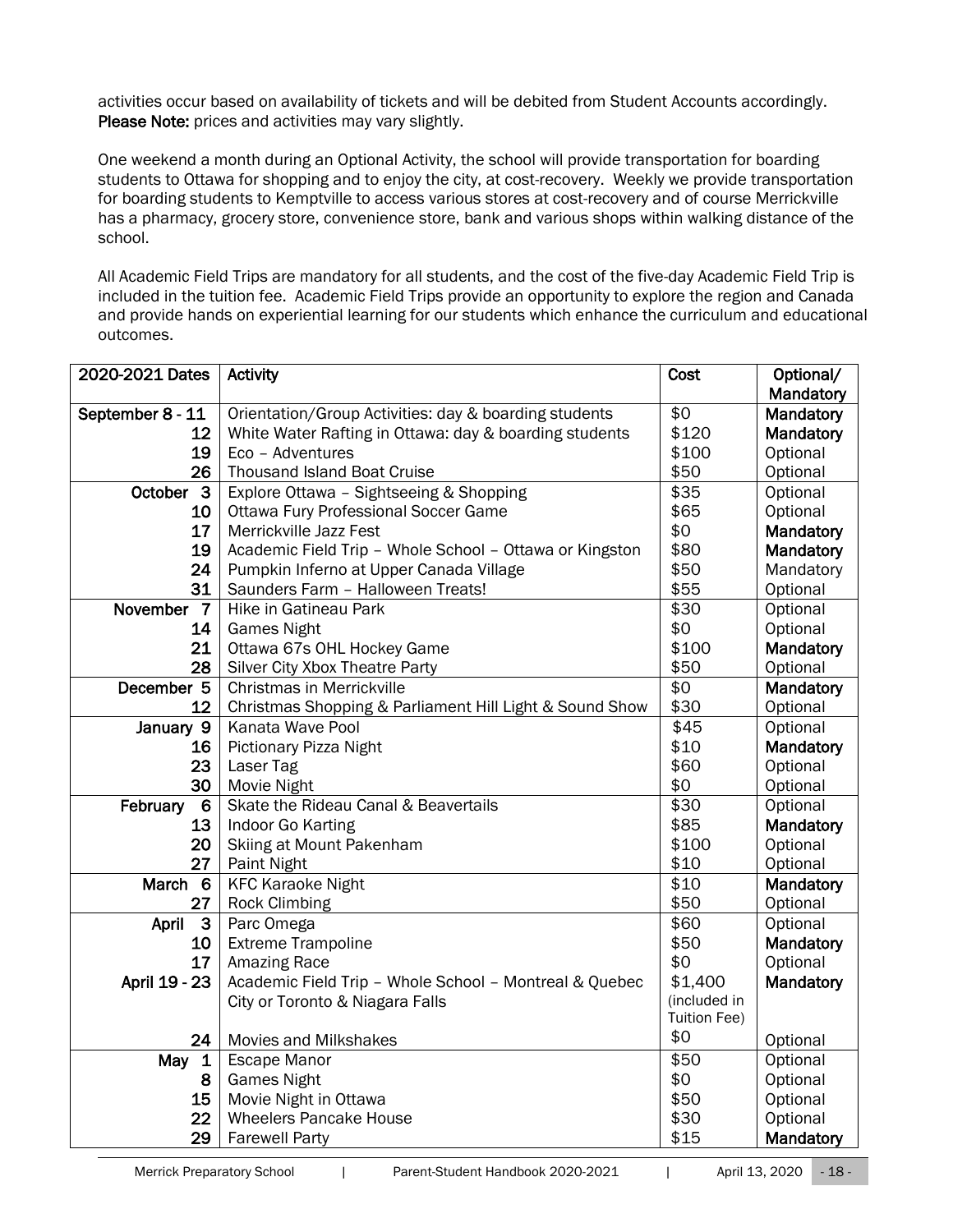| June $51$ | Slip n Slide Activities  | \$0  | Optional  |
|-----------|--------------------------|------|-----------|
| 12        | Mont Cascades Water Park | \$75 | Optional  |
| 19        | Movie Night              | \$0  | Optional  |
| 25        | Graduation               | \$0  | Mandatory |

**Please Note:** Dates, activities and costs subject to change *April 16, 2019 April 16, 2019* 

#### **HOMESTAY**

<span id="page-18-0"></span>Merrick Preparatory School is closed during the December and March Break, as noted on the "Critical Dates" section on page 4. During these school breaks the school is closed and students *cannot* stay on campus and must find alternative accommodation.

During the December or March Break, if your child is not traveling home or staying with friends or family locally and you are in need of accommodation for your child, we recommend Canada Homestay Network: [http://www.canadahomestaynetwork.ca/MPS.shtml.](http://www.canadahomestaynetwork.ca/fpc.shtml) Canada Homestay Network is a professional thirdparty organization that provides homestay care for students across the country and is a well-established and trusted company. Our Director of Residential Life can assist you and your child in connecting with Canada Homestay Network if this is your preferred option during the periods the school is closed in December and March. All expenses for Homestay will be the student's responsibility and cannot be paid out of the Student Account.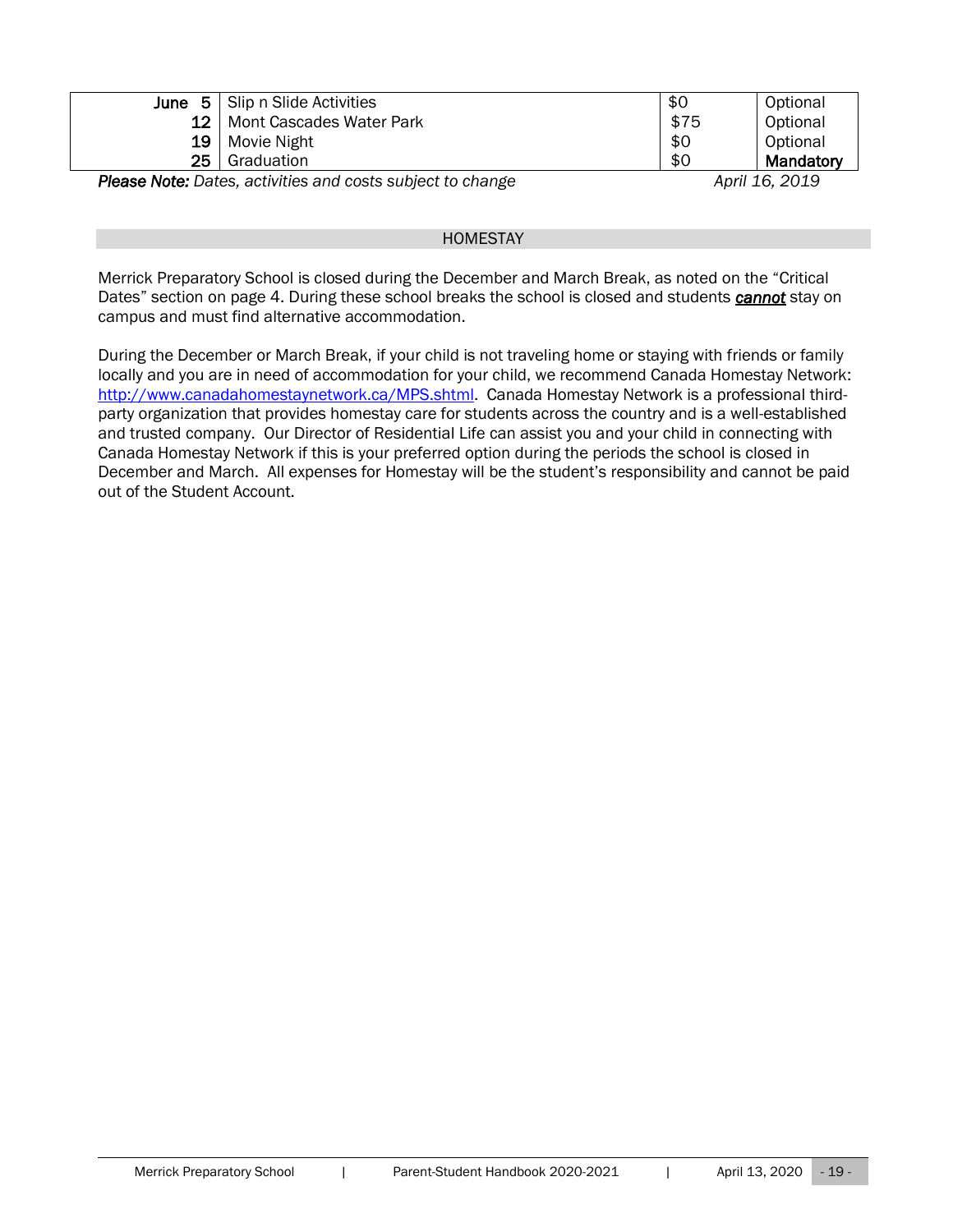# **APPENDIX** Mandatory Forms to Complete

# <span id="page-19-1"></span><span id="page-19-0"></span>The following forms must be completed and returned to Merrick Preparatory School by email to Kevin Farrell at: kevinf@merrickprep.com

| PARENT/GUARDIAN AND STUDENT CONTRACT |  |
|--------------------------------------|--|
|                                      |  |
| <b>STUDENT MEDICAL PROFILE</b>       |  |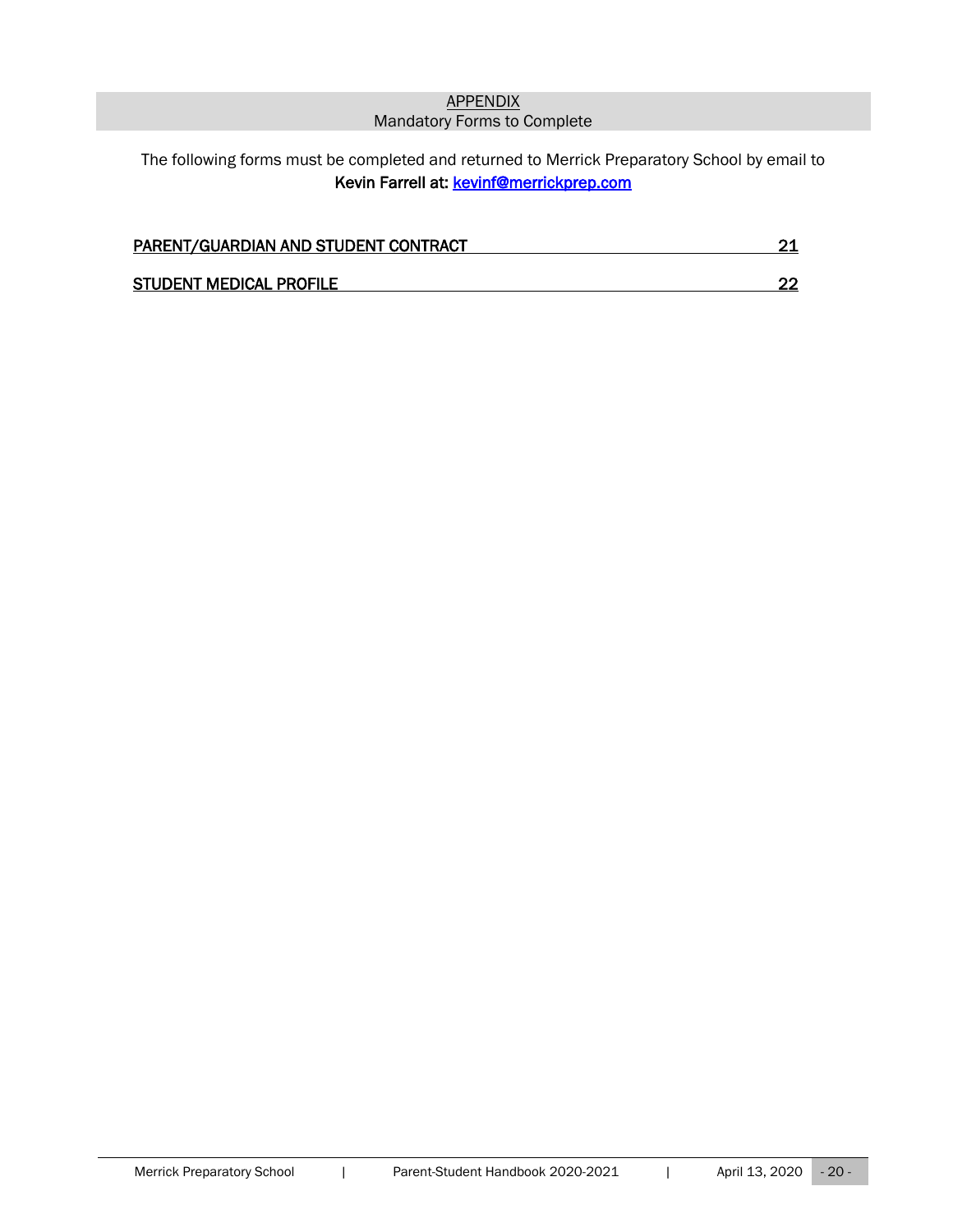#### Merrick Preparatory School PARENT/GUARDIAN AND STUDENT CONTRACT

<span id="page-20-1"></span><span id="page-20-0"></span>All new and returning students and their parent(s)/guardian(s) must sign and date this contract as a condition of enrolment each year before the student arrives at the Merrick Preparatory School (MPS) campus. Failure to comply will result in the withdrawal of the Offer of Admission, expulsion with no refund and Study Permit being revoked. MPS reserves the right to dismiss (permanently remove from the school) a child if we cannot accommodate his/her needs in the best interest of the child and the school, as defined by MPS.

#### Please print, sign, date and return t[o kevinf@merrickprep.com.](mailto:kevinf@merrickprep.com)

This is to acknowledge that we, parent(s)/guardian(s) and student, have read, understood & will abide by the Merrick Preparatory School (MPS) Parent-Student Handbook, Policy Handbook, Financial Handbook and Concussion Protocol in their entirety, including but not limited to the Refund Policy, Community Behaviour Contract, Weekend Activities, Technology Policy, Field Trips section, Code of Conduct and School Policies. We acknowledge that all information provided to MPS is accurate, up-to-date and provides full disclosure. We also acknowledge that from time-to-time the school handbooks, policies, procedures and protocols may be updated and available on the school website.

Students and their parent(s)/guardian(s), in signing below, acknowledge that they have read, understood and will abide by the "Consent to Treatment" as outlined in the Parent-Student Handbook. Returning students and parents acknowledge that there has been no change in their child's health or medical condition since signing and submitting the Student Medical Profile, consisting of the Student Medical History, the Immunization History and the Consent to Treatment. If there has been any change in the student's health or medical condition the parent(s)/guardian(s) agree to completing, signing and submitting the Student Medical Profile in its entirety, including any new information or changes to their child's health or medical conditions.

As parent(s)/guardian(s), we agree to share all relevant information with full disclosure on all documents and give support needed to ensure our child behaves in accordance with the letter and intent of the information contained within the MPS Parent-Student Handbook, Policy Handbook, Financial Handbook, Concussion Protocol and any other documentation provided and updated or available on the school website.

As parent(s)/guardian(s), we give permission to MPS to use photos of our child for the school's promotional purposes. I understand that these photos may be used in magazines, brochures, flyers, handouts, newspaper ads or articles, or on the school website, internet and social media, or other similar medium for promotional purposes, including use of the students first and last name and country of origin.

As parent(s)/guardian(s), we understand that having our child participate in the field trips, we are assuming the risks associated with doing so and bear the responsibility of any injury that might occur. We grant permission for my child to participate in the field trips listed on the Weekend Activities and trips that may be added that are of a similar nature. We, the parent(s)/guardian(s) of the student, give MPS staff the authority to sign waivers on our behalf so that the student (our child) can partake in school related activities. It is understood that some activities, including those requiring signing of waivers, have inherent risks as outlined in the Parent-Student Handbook within the section "Field Trips".

As a student, I agree to uphold the values and expectations placed on me, both in letter and intent, which are contained within the MPS Parent-Student Handbook, Policy Handbook, Financial Handbook, Concussion Protocol and any other documentation provided and updated. As a student, I will demonstrate honesty and integrity, respect differences in people, and strive to be a responsible student and a constructive member of the MPS community. I understand that new policies may evolve during my stay as a student at MPS and I will abide by and follow these newly adopted rules and policies, both in letter and intent.

| Parent/Guardian Signature | Parent/Guardian Name (Print) | Date |
|---------------------------|------------------------------|------|
| Parent/Guardian Signature | Parent/Guardian Name (Print) | Date |
| <b>Student Signature</b>  | Student Name (Print)         | Date |

If your child is currently attending Merrick Preparatory School (MPS) and living on our campus, please sign and date the Parent/Guardian and Student Contract, above. Once we receive the signed copy, we will have your child sign above to complete the contract.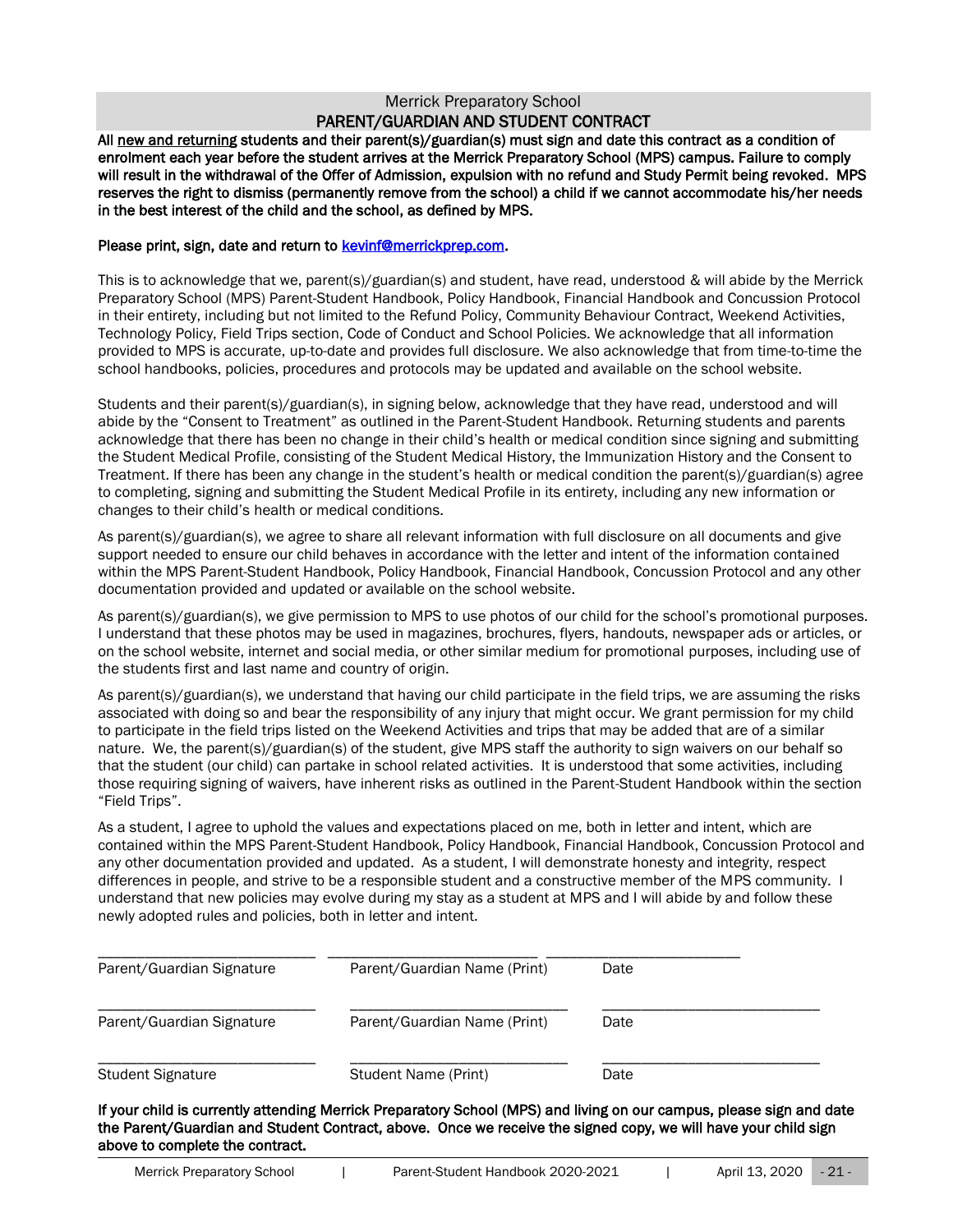#### Merrick Preparatory School STUDENT MEDICAL PROFILE

# <span id="page-21-1"></span><span id="page-21-0"></span>The STUDENT MEDICAL PROFILE contains three distinct sections:

- 1. Student Medical History
- 2. Immunization History

### 3. Consent to Treatment

*Submission of the above three documents is mandatory for enrolment. Failure to submit a completed form or the withholding of any information may result in the expulsion of the student with no refund and the Study Permit being revoked, full disclosure is required.*

### Please complete all three sections and return to:

Kevin Farrell: kevinf@merrickprep.com

For returning students who have previously submitted the Student Medical Profile, only complete the Student Medical Profile if your medical history has changed or if information you have previously provided is no longer accurate.

#### <span id="page-21-2"></span>Student Medical History

|                                                             | Month / Day / Year                                                     |                                                                           |                                                                                                          |
|-------------------------------------------------------------|------------------------------------------------------------------------|---------------------------------------------------------------------------|----------------------------------------------------------------------------------------------------------|
|                                                             | Last Name                                                              | <b>First Name</b>                                                         | Middle Name                                                                                              |
| $\Box$ Male                                                 | $\Box$ Female                                                          |                                                                           | Month / Day / Year centimeters                                                                           |
| <b>Emergency Contact:</b>                                   |                                                                        |                                                                           |                                                                                                          |
|                                                             |                                                                        |                                                                           |                                                                                                          |
|                                                             |                                                                        |                                                                           |                                                                                                          |
|                                                             |                                                                        | In order to help us provide quality care to your child,                   | please complete the following information completely and accurately. This is a requirement of enrolment. |
| $\Box$ YES $\Box$ NO<br>If yes, indicate type and nature of |                                                                        | 1. Any Allergies? (Food, medication, insects, plants, seasonal or others) |                                                                                                          |
| $\sqcap$ YES                                                | 2. Medication (Taken on regular basis or occasionally)<br>$\square$ NO |                                                                           |                                                                                                          |

If yes, indicate: name of medication, dosage, date started, reason for taking *Only bring prescription medication prescribed by a medical doctor with English translation of what the medication is and what it is used for. Please provide three sets of the prescription medication when your*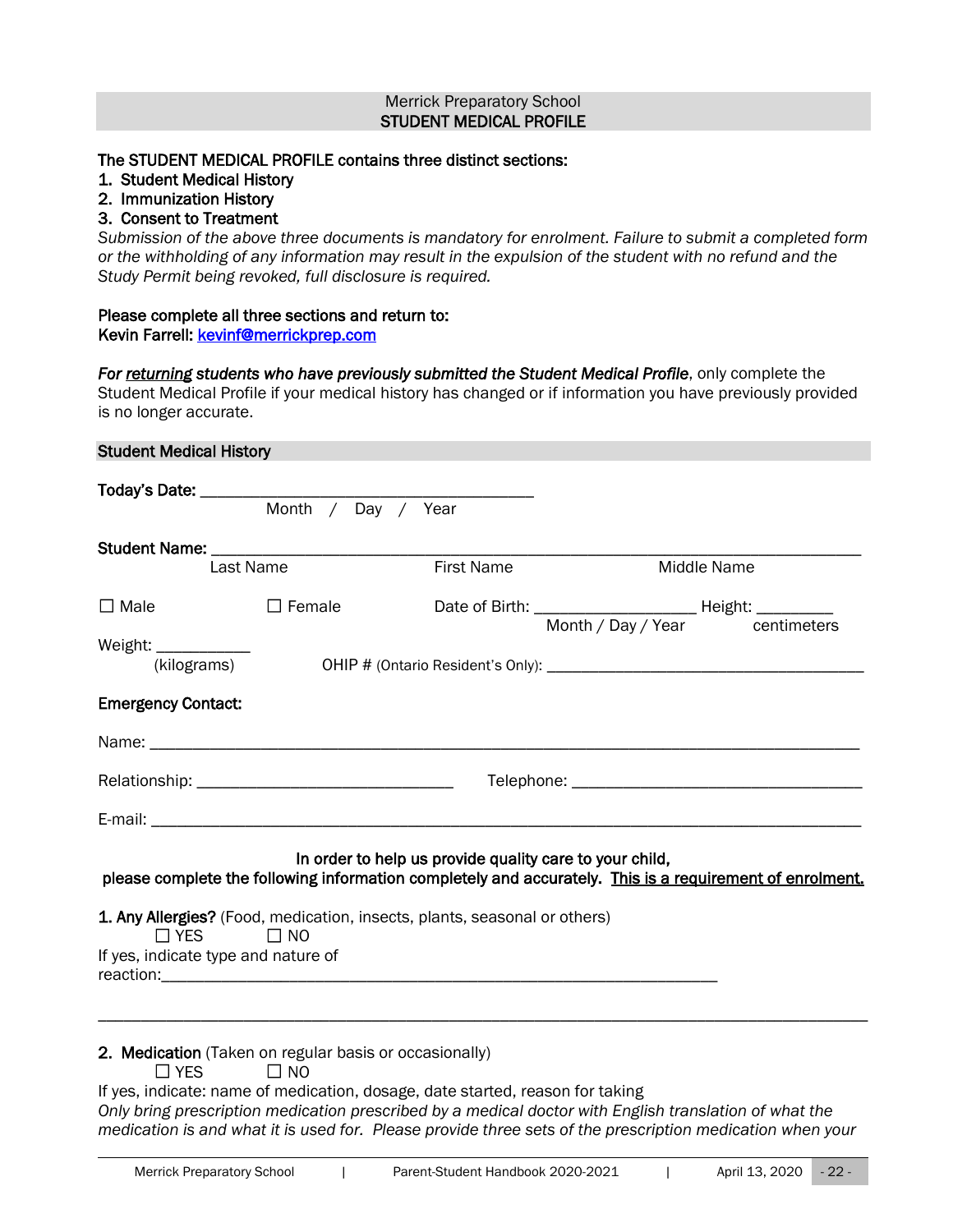*child comes to Merrick Preparatory School: one for the student to keep, one for our on-site medical kit and one for our off-site medical kit.*

\_\_\_\_\_\_\_\_\_\_\_\_\_\_\_\_\_\_\_\_\_\_\_\_\_\_\_\_\_\_\_\_\_\_\_\_\_\_\_\_\_\_\_\_\_\_\_\_\_\_\_\_\_\_\_\_\_\_\_\_\_\_\_\_\_\_\_\_\_\_\_\_\_\_\_\_\_\_\_\_\_\_\_\_\_\_\_\_\_\_

\_\_\_\_\_\_\_\_\_\_\_\_\_\_\_\_\_\_\_\_\_\_\_\_\_\_\_\_\_\_\_\_\_\_\_\_\_\_\_\_\_\_\_\_\_\_\_\_\_\_\_\_\_\_\_\_\_\_\_\_\_\_\_\_\_\_\_\_\_\_\_\_\_\_\_\_\_\_\_\_\_\_\_\_\_\_\_\_\_\_

\_\_\_\_\_\_\_\_\_\_\_\_\_\_\_\_\_\_\_\_\_\_\_\_\_\_\_\_\_\_\_\_\_\_\_\_\_\_\_\_\_\_\_\_\_\_\_\_\_\_\_\_\_\_\_\_\_\_\_\_\_\_\_\_\_\_\_\_\_\_\_\_\_\_\_\_\_\_\_\_\_\_\_\_\_\_\_\_\_\_

\_\_\_\_\_\_\_\_\_\_\_\_\_\_\_\_\_\_\_\_\_\_\_\_\_\_\_\_\_\_\_\_\_\_\_\_\_\_\_\_\_\_\_\_\_\_\_\_\_\_\_\_\_\_\_\_\_\_\_\_\_\_\_\_\_\_\_\_\_\_\_\_\_\_\_\_\_\_\_\_\_\_\_\_\_\_\_\_\_\_

### 3. Does the student have any issues with sleep

 $\Box$  YES  $\Box$  NO If yes, please describe the students sleep patterns:

#### 4. Has the student ever had any of the following:

| Measles:                   |  |                                          |  |
|----------------------------|--|------------------------------------------|--|
| Mumps:                     |  |                                          |  |
| Rubella (German Measles):  |  |                                          |  |
| Meningitis:                |  |                                          |  |
| Hepatitis:                 |  |                                          |  |
| Mononucleosis:             |  |                                          |  |
| <b>Rheumatic Fever:</b>    |  |                                          |  |
| Tuberculosis:              |  |                                          |  |
| Concussion:                |  |                                          |  |
| Joint Problems:            |  |                                          |  |
| Chicken Pox:               |  |                                          |  |
| Pneumonia:                 |  |                                          |  |
| Otitis Media (ear issues): |  |                                          |  |
| Recurring Headaches:       |  | $\Box$ YES $\Box$ NO. If yes, when _____ |  |

6. Current Medical Conditions (Asthma, diabetes, heart problem, stomach, migraines, epilepsy, eating disorder, sleeping problems, anxiety, etc.)

\_\_\_\_\_\_\_\_\_\_\_\_\_\_\_\_\_\_\_\_\_\_\_\_\_\_\_\_\_\_\_\_\_\_\_\_\_\_\_\_\_\_\_\_\_\_\_\_\_\_\_\_\_\_\_\_\_\_\_\_\_\_\_\_\_\_\_\_\_\_\_\_\_\_\_\_\_\_\_\_\_\_\_\_\_\_\_\_\_\_

| aborder, biooping problems, anxiety |           |
|-------------------------------------|-----------|
| $\Box$ YES                          | $\Box$ NO |

|  | If yes, indicate: |
|--|-------------------|
|  |                   |

| provided:    | 7. Has the student had any conditions involving the following? If yes, please explain in the space         |
|--------------|------------------------------------------------------------------------------------------------------------|
| $\Box$ Yes   | <b>Skin, hair, nails</b> (psoriasis, skin reactions to hot or cold, skin growths, nail splitting):<br>∩ NO |
| $\sqcap$ Yes | Head and neck (headaches, concussion, or unconsciousness, from head injury, dizziness):<br>T NO            |
| $\Box$ YFS   | Nose and sinuses (nosebleeds, impaired ability to smell, nasal fracture, sinus infection):<br>∩ NO         |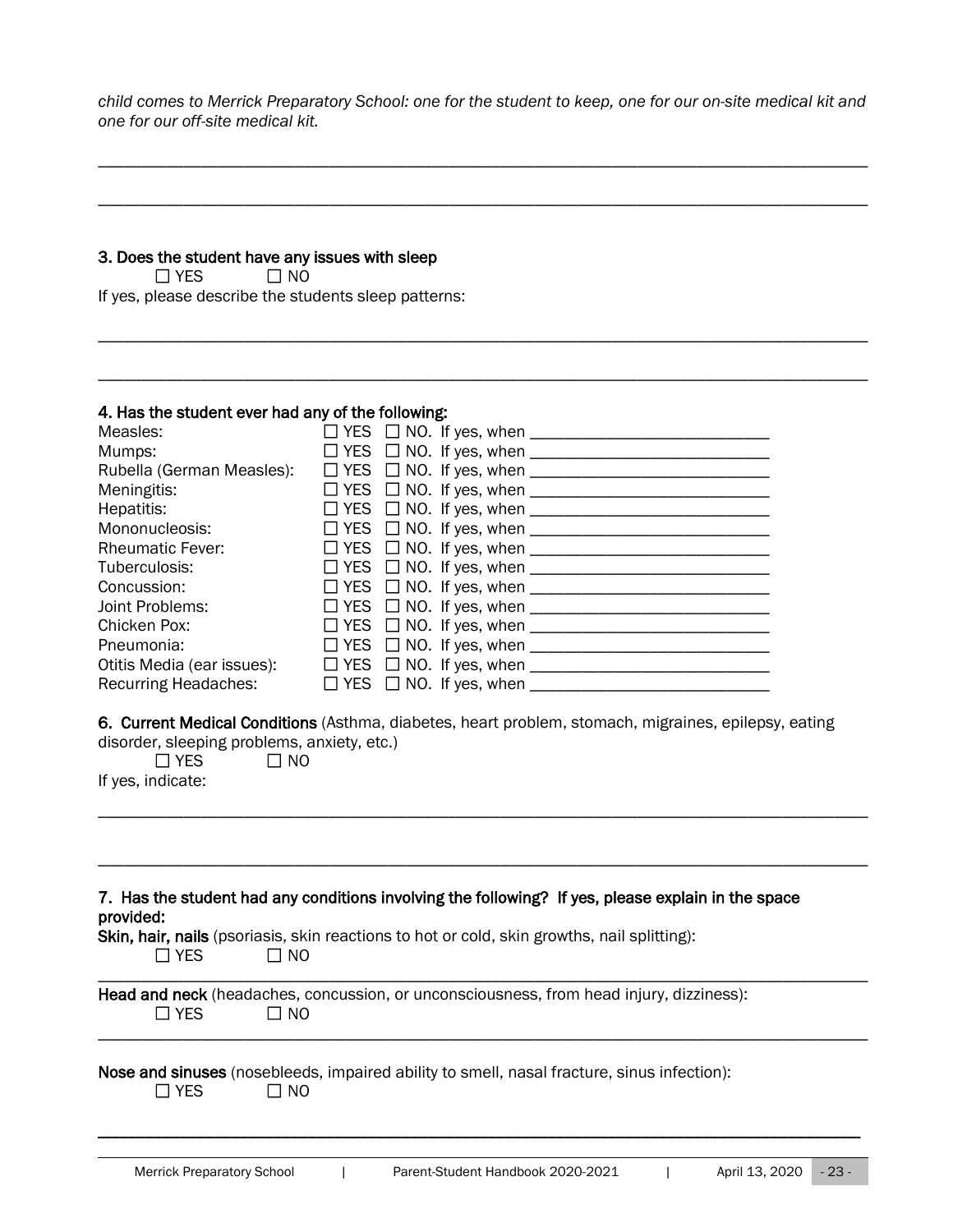# Mouth, teeth, throat, ears, eyes

| (history of sore throat, herpes infections, dental issues, dental braces/retainers, removable dental bridge, |      |  |  |  |
|--------------------------------------------------------------------------------------------------------------|------|--|--|--|
| eyeglasses, contact lens, difficulty chewing or swallowing, sensitivity to noise, ear pain, ear wax, ear     |      |  |  |  |
| infections): $\Box$ YES                                                                                      | ∩ NO |  |  |  |

| If eye glasses/contact lens, what is the prescription:                                                                                                                                                                                                                                                                       |
|------------------------------------------------------------------------------------------------------------------------------------------------------------------------------------------------------------------------------------------------------------------------------------------------------------------------------|
| Respiratory System (history of breathing problems, wheezing, asthma, hay fever, bronchitis, chronic cough,<br>breathing difficulties upon physical exertion):<br>$\Box$ YES<br>$\Box$ NO                                                                                                                                     |
| Cardiovascular System (history of heart murmur, hypertension, valve problems, rhythmic disturbances, leg<br>pain when walking):<br>$\square$ NO<br>$\Box$ YES                                                                                                                                                                |
| Gastrointestinal System (indigestion, ulcers, frequent nausea and vomiting, use of laxatives):<br>$\Box$ NO<br>$\Box$ YES                                                                                                                                                                                                    |
| Urinary System (history of bladder, kidney or urinary tract infection):<br>$\square$ NO<br>$\Box$ YES                                                                                                                                                                                                                        |
| <b>Reproductive System</b> (menstrual problems, date of Pap smear, history of genital infections):<br>$\Box$ YES<br>$\square$ NO                                                                                                                                                                                             |
| Nervous System (history of fainting, seizures, motor problems, balance, coordination):<br>$\Box$ YES<br>$\Box$ NO                                                                                                                                                                                                            |
| Musculoskeletal System (history of fractures, sprains, muscle cramping, limitations on walking, running or<br>participating in sport, joint swelling or stiffness, spinal deformity, chronic back pain, any athletic (sport,<br>dance, etc.) injury resulting in loss of time from the activity):<br>$\Box$ NO<br>$\Box$ YES |
| Immune and Blood System (history of anemia, bleeding or bruising tendencies, becoming easily fatigued,<br>history of allergies including eczema, hives, itching, chronic clear nasal discharge):<br>$\square$ NO<br>$\Box$ YES                                                                                               |

\_\_\_\_\_\_\_\_\_\_\_\_\_\_\_\_\_\_\_\_\_\_\_\_\_\_\_\_\_\_\_\_\_\_\_\_\_\_\_\_\_\_\_\_\_\_\_\_\_\_\_\_\_\_\_\_\_\_\_\_\_\_\_\_\_\_\_\_\_\_\_\_\_\_\_\_\_\_\_\_\_\_\_\_\_\_\_\_\_\_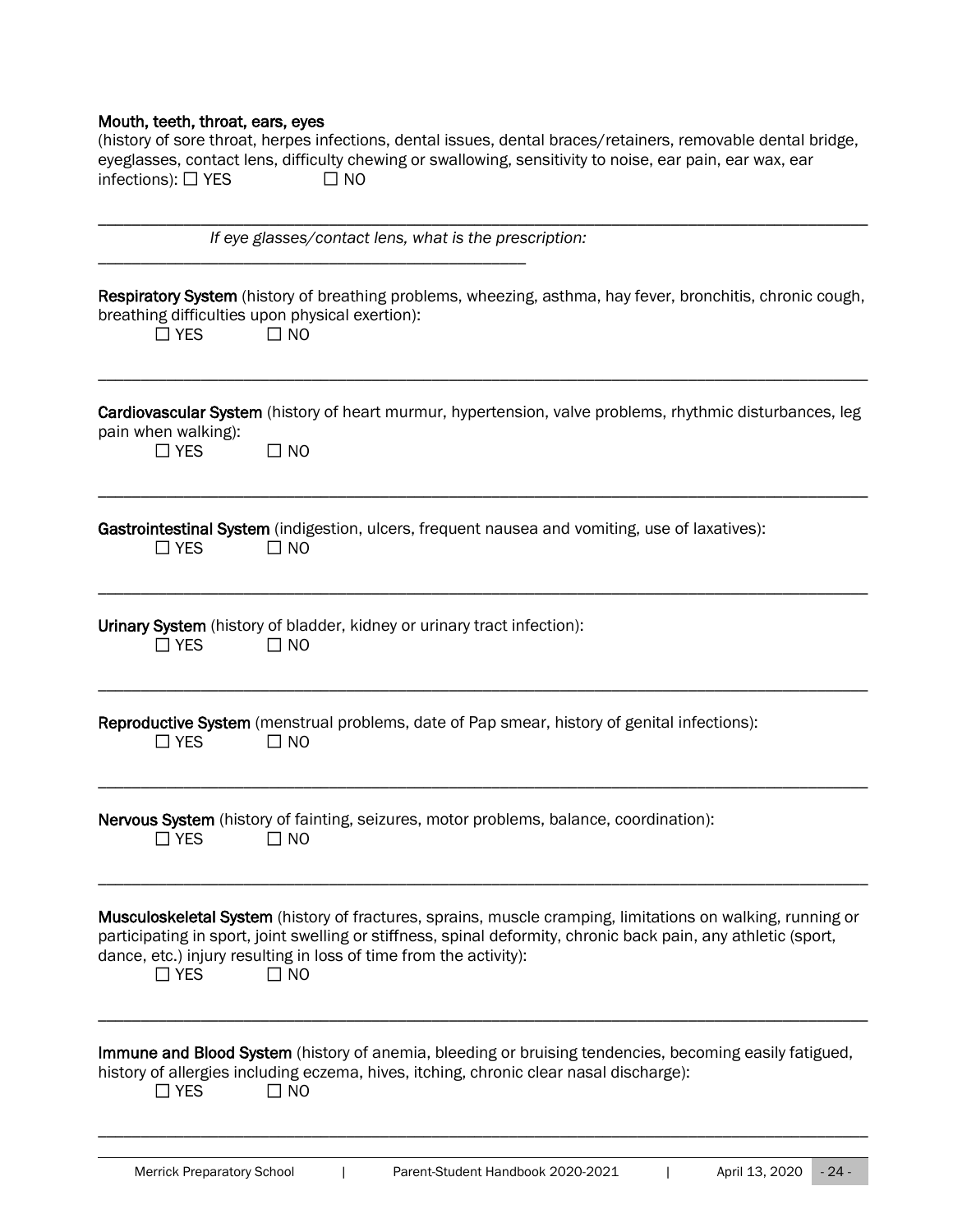Endocrine System (history of thyroid abnormalities, diabetes, heat or cold intolerances, unexplained change in weight):

 $\Box$  YES  $\Box$  NO

#### Any other medical conditions, problems, hospitalization, surgeries not yet mentioned

 $\Box$  YES  $\Box$  NO

# 8. Has your child had any experience of emotional or psychological concern of which we should be aware?

\_\_\_\_\_\_\_\_\_\_\_\_\_\_\_\_\_\_\_\_\_\_\_\_\_\_\_\_\_\_\_\_\_\_\_\_\_\_\_\_\_\_\_\_\_\_\_\_\_\_\_\_\_\_\_\_\_\_\_\_\_\_\_\_\_\_\_\_\_\_\_\_\_\_\_\_\_\_\_\_\_\_\_\_\_\_\_\_\_\_

\_\_\_\_\_\_\_\_\_\_\_\_\_\_\_\_\_\_\_\_\_\_\_\_\_\_\_\_\_\_\_\_\_\_\_\_\_\_\_\_\_\_\_\_\_\_\_\_\_\_\_\_\_\_\_\_\_\_\_\_\_\_\_\_\_\_\_\_\_\_\_\_\_\_\_\_\_\_\_\_\_\_\_\_\_\_\_\_\_\_

*(Please be assured that we adhere to strict guidelines of confidentiality)*  $\Box$  YES  $\Box$  NO

|                                                                                                      | <u>LILU LINU</u> |  |                                                                                                     |
|------------------------------------------------------------------------------------------------------|------------------|--|-----------------------------------------------------------------------------------------------------|
|                                                                                                      |                  |  | Depression: □ YES □ NO Date: ______________Treatment: __________________________                    |
|                                                                                                      |                  |  | Eating Disorder: □ YES □ NO Date: _____________Treatment: ______________________                    |
|                                                                                                      |                  |  | Attention Deficit Disorder: □ YES □ NO Date: _______________Treatment: ____________________________ |
|                                                                                                      |                  |  | Self-Harming Behaviours: □ YES □ NO Date: _____________Treatment: _______________                   |
|                                                                                                      |                  |  | Addictions: Smoking: □ YES □ NO Date: ____________Treatment: ___________________                    |
| Alcohol: Alcohol: Alcohol: Alcohol: Alcohol: Alcohol: Alcohol: Alcohol: Alcohol: Alcohol: Alcohol: A |                  |  |                                                                                                     |
|                                                                                                      |                  |  | Substance Abuse: □ YES □ NO Date: _______________Treatment: ____________________                    |
|                                                                                                      |                  |  | Drug Use/Abuse: □ YES □ NO Date: _____________Treatment: _______________________                    |
| Computers/Gaming:                                                                                    |                  |  | □ YES □ NO Date: ________________ Treatment: ___________________________________                    |
| Other: _______________                                                                               |                  |  |                                                                                                     |

If yes to any of the above we will require a letter from the medical professional outlining the student's health over the last six months, and suitability for a boarding environment for students living on campus.

#### 9. Has your child ever received the services of a counselor, psychologist or psychiatrist?

 $\Box$  YES  $\Box$  NO If yes, we will require a letter from the medical professional outlining the student's health over the last six months, and suitability for a boarding environment for students living on campus.

\_\_\_\_\_\_\_\_\_\_\_\_\_\_\_\_\_\_\_\_\_\_\_\_\_\_\_\_\_\_\_\_\_\_\_\_\_\_\_\_\_\_\_\_\_\_\_\_\_\_\_\_\_\_\_\_\_\_\_\_\_\_\_\_\_\_\_\_\_\_\_\_\_\_\_\_\_\_\_\_\_\_\_\_\_\_\_\_\_\_

\_\_\_\_\_\_\_\_\_\_\_\_\_\_\_\_\_\_\_\_\_\_\_\_\_\_\_\_\_\_\_\_\_\_\_\_\_\_\_\_\_\_\_\_\_\_\_\_\_\_\_\_\_\_\_\_\_\_\_\_\_\_\_\_\_\_\_\_\_\_\_\_\_\_\_\_\_\_\_\_\_\_\_\_\_\_\_\_\_\_

\_\_\_\_\_\_\_\_\_\_\_\_\_\_\_\_\_\_\_\_\_\_\_\_\_\_\_\_\_\_\_\_\_\_\_\_\_\_\_\_\_\_\_\_\_\_\_\_\_\_\_\_\_\_\_\_\_\_\_\_\_\_\_\_\_\_\_\_\_\_\_\_\_\_\_\_\_\_\_\_\_\_\_\_\_\_\_\_\_\_

# 10. Please describe any medical information not covered by the questions above: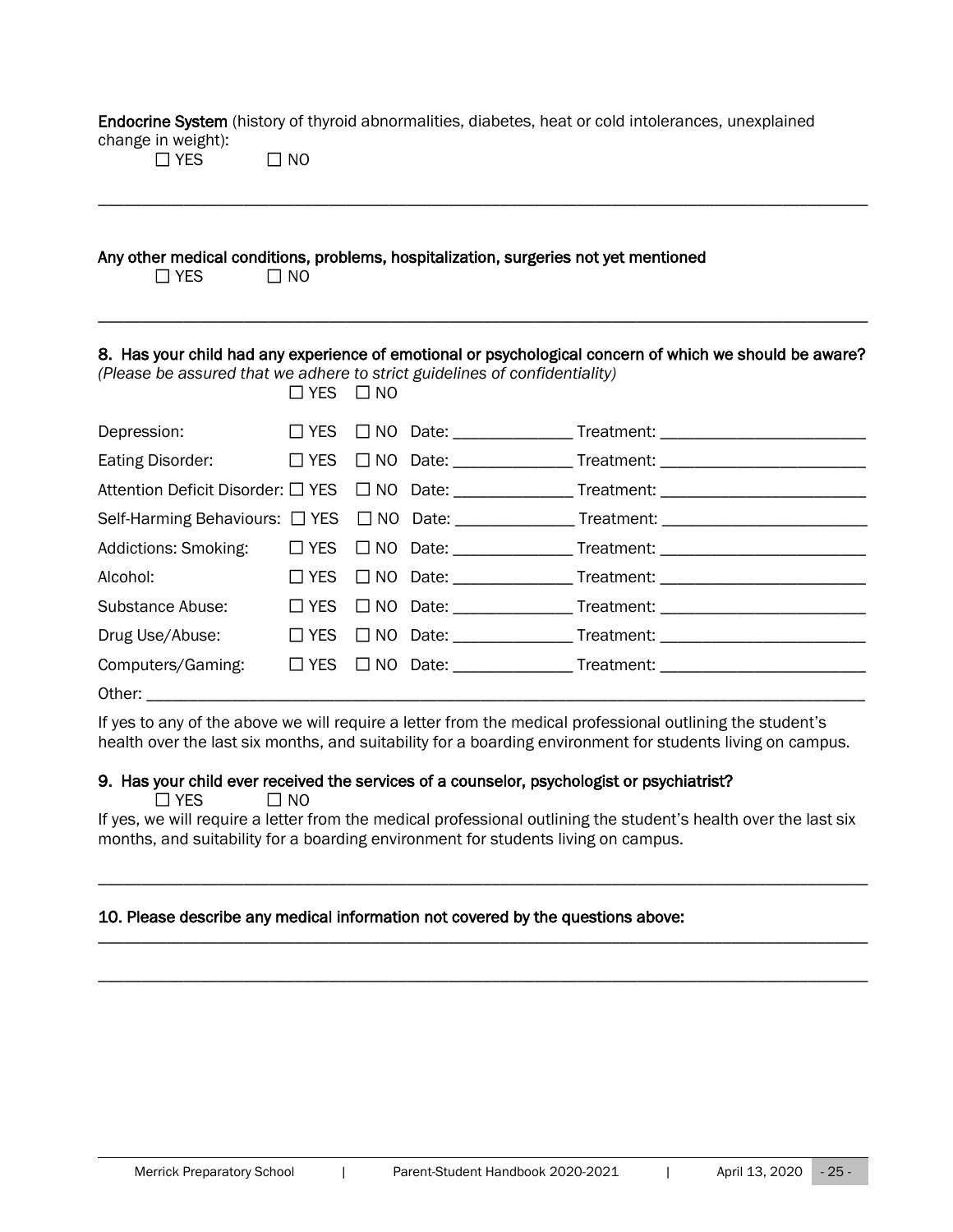#### Student Immunization History

Submission of the Student Immunization History is a mandatory requirement of the Ontario Ministry of Health. Failure to submit a completed form may result in the expulsion of the student with no refund and the Study Permit being revoked.

You may attach an English copy of your immunization record instead of completing this form.

| <b>Student Name:</b>                              |                  | Date of Birth:<br>$\frac{1}{2}$       |                             |  |  |
|---------------------------------------------------|------------------|---------------------------------------|-----------------------------|--|--|
| Last name, First name, Middle initial             |                  | Month / Day / Year                    |                             |  |  |
| <b>VACCINE</b>                                    | <b>TIME</b>      | <b>DATE GIVEN</b><br>(month/day/year) | <b>Remarks</b>              |  |  |
|                                                   | First            |                                       |                             |  |  |
| <b>DPT</b>                                        | Second           |                                       |                             |  |  |
| Diphtheria<br><b>Pertussis</b>                    | Third            |                                       |                             |  |  |
| <b>Tetanus</b>                                    | First booster    |                                       |                             |  |  |
|                                                   | Second booster   |                                       |                             |  |  |
| DT (Paediatric Diphtheria and<br>Tetanus vaccine) | First            |                                       |                             |  |  |
| M.M.R. (Measles, Mumps,                           | First            |                                       |                             |  |  |
| Rubella (German Measles))                         | Second           |                                       |                             |  |  |
| Polio TOPV<br>(Trivalent Oral Polio Vaccine)      | First            |                                       |                             |  |  |
|                                                   | Second           |                                       |                             |  |  |
|                                                   | <b>Third</b>     |                                       |                             |  |  |
|                                                   | First booster    |                                       |                             |  |  |
|                                                   | Second booster   |                                       |                             |  |  |
|                                                   | First            |                                       |                             |  |  |
|                                                   | Second           |                                       |                             |  |  |
| <b>Hepatitis B</b>                                | <b>Third</b>     |                                       |                             |  |  |
|                                                   | First booster    |                                       |                             |  |  |
| B.C.G. (Tuberculosis - Bacillus                   | First            |                                       |                             |  |  |
| Calmette-Guerin)                                  | Second           |                                       |                             |  |  |
| <b>Meningococcal Disease</b>                      |                  |                                       |                             |  |  |
| Varicella (Chicken Pox)                           | First and Second |                                       |                             |  |  |
| OTHER:                                            |                  |                                       |                             |  |  |
|                                                   |                  |                                       |                             |  |  |
| a contract and art for the contracts              |                  | والملفاء والمنافذة                    | and a state of the original |  |  |

I hereby certify that the above-named person has been immunized according to the schedule listed above.

Print Name (please circle: Parent/Guardian or Doctor)

\_\_\_\_\_\_\_\_\_\_\_\_\_\_\_\_\_\_\_\_\_\_\_\_\_\_\_\_\_\_\_\_\_\_\_\_\_\_\_\_\_\_

\_\_\_\_\_\_\_\_\_\_\_\_\_\_\_\_\_\_\_\_\_\_\_\_\_\_\_\_\_\_\_\_\_\_\_\_\_\_\_\_\_

**Signature** 

Date (month/day/year)

\_\_\_\_\_\_\_\_\_\_\_\_\_\_\_\_\_\_\_\_\_\_\_\_\_\_\_\_\_\_\_\_\_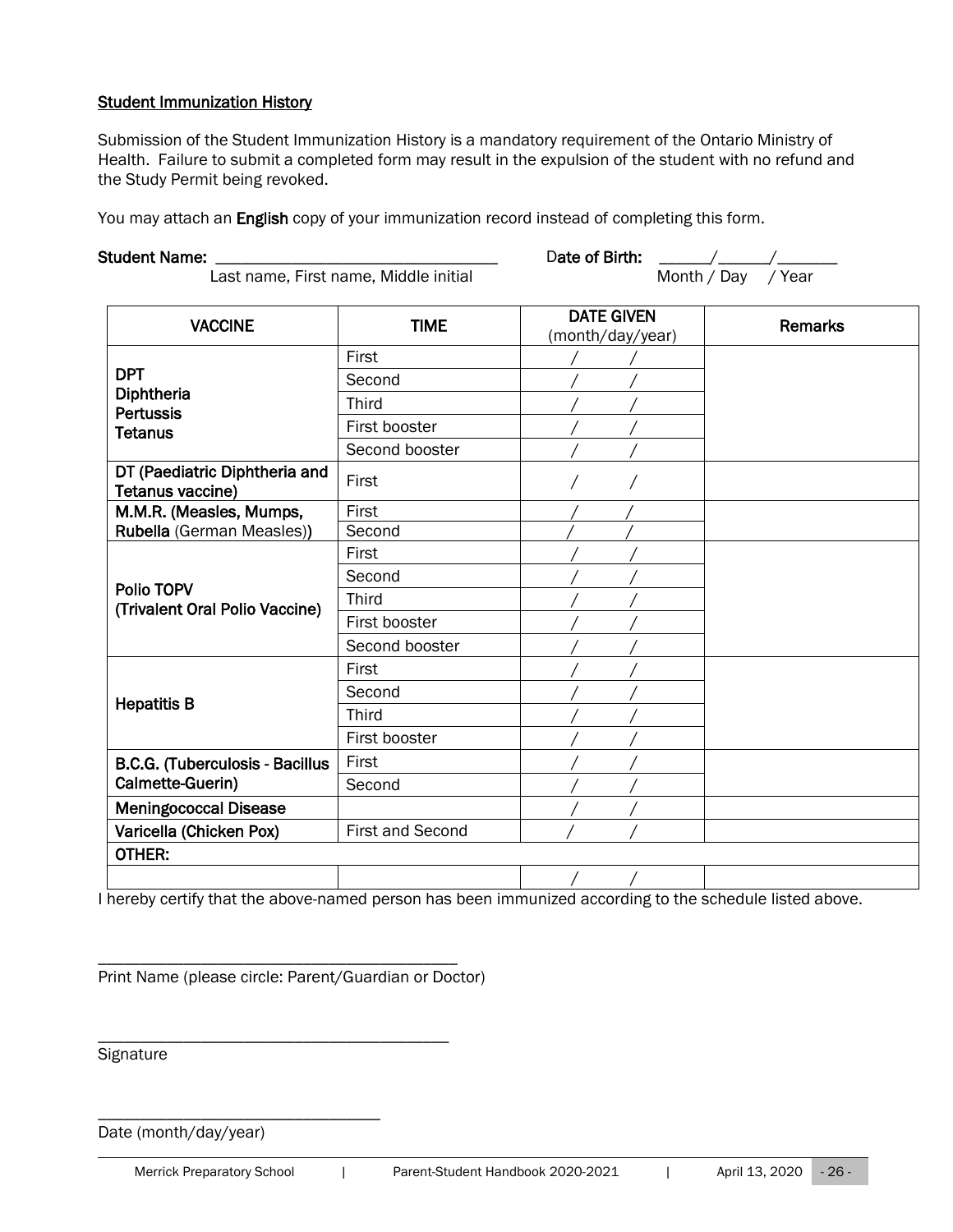# <span id="page-26-0"></span>CONSENT TO TREATMENT

As the parent/guardian of a student attending Merrick Preparatory School, and as a student attending Merrick Preparatory School, we give our consent to the medical personnel at a Hospital or Health Unit or Medical Clinic to provide medical care and treatment to the undersigned student, including medication, while in attendance at Merrick Preparatory School. We release Merrick Preparatory School and its employees from any and all claims and liability arising in any way out of its exercise of this authority.

#### **Confidentiality**

I, as a student at Merrick Preparatory School, understand and agree that every effort will be made to protect confidentiality between myself and medical personnel at a Hospital or Health Unit or Medical Clinic unless my health issues pose a physical risk to myself, other students, or the school at large. In these circumstances, personal health information may be shared with the Headmaster of Merrick Preparatory School, or designate, and my parents.

#### Governing Law

I hereby agree that the relationship and the resolution of any and all disputes between myself (undersigned), and the nurse, physician or any health care professional, at a Hospital or Health Unit or Medical Clinic shall be governed by and construed in accordance with the laws of the Province of Ontario. Furthermore, I agree that if I commence any legal proceedings, with respect to medical treatment provided, it will be done so only in the Province of Ontario, and hereby irrevocably submit to the exclusive jurisdiction of the Courts of the Province of Ontario.

#### Consent to Emergency Medical Treatment

As the parent/guardian of a student attending Merrick Preparatory School, and as a student attending Merrick Preparatory School, we understand that, in the event of a medical emergency, a medical practitioner and/or a teacher or other Merrick Preparatory School employee can authorize emergency medical care for the undersigned student. This would only apply when a serious condition exists. I authorise Merrick Preparatory School to provide routine first-aid, and, in the event of an emergency, to provide, administer, obtain and/or authorize the necessary medical treatment, including without limiting the administration of an EpiPen. It is understood that, in the event of a serious medical problem or emergency, every effort will be made to contact the parent(s)/guardian(s) of the student.

#### Immunization

We, the parent/guardians of the undersigned student, give our consent to have the influenza (the flu) vaccine, chicken pox vaccine, meningitis vaccine and tuberculin test administered by a health care professional if recommended by the local hospital, Health Unit or city Health Department. We, the parent/guardians of the undersigned student, give our consent to have any vaccine administered by the local hospital, Health Unit or Health Department to comply with Ontario law. The cost of the vaccine, if any, will be charged to the Student Account. Drug Test

We hereby give consent for urine and/or blood to be obtained for drug/alcohol testing by healthcare professionals if the undersigned student is suspected of using drugs or alcohol. We also give permission for the testing medical professional to release aforementioned tests to the Headmaster, or designate, of Merrick Preparatory School. We also shall hold the testing medical professional and healthcare providers harmless and release each of them from any liability in performing these tests and the release of the results. We understand that the use of drugs or alcohol may result in suspension or expulsion from Merrick Preparatory School as outlined in the Parent-Student Handbook and Policy Handbook.

#### Acknowledgement

I understand that any delinquent immunization or students without immunization records will have appropriate immunizations administered in accordance with the standards set by the Ontario Ministry of Health (Immunization of School Pupils Act, 1990). The cost of the vaccine, if any, will be charged to the Student Account.

The medical information I have provided above is correct and complete in every respect, to the best of my knowledge. I agree to notify Merrick Preparatory School if any of the above information should change as soon as is reasonably possible.

| Parent/Guardian Signature         | Parent/Guardian Name (Print)      |      | Date |                |        |  |
|-----------------------------------|-----------------------------------|------|------|----------------|--------|--|
| Parent/Guardian Signature         | Parent/Guardian Name (Print)      | Date |      |                |        |  |
| <b>Student Signature</b>          | <b>Student Name (Print)</b>       | Date |      |                |        |  |
| <b>Merrick Preparatory School</b> | Parent-Student Handbook 2020-2021 |      |      | April 13, 2020 | $-27-$ |  |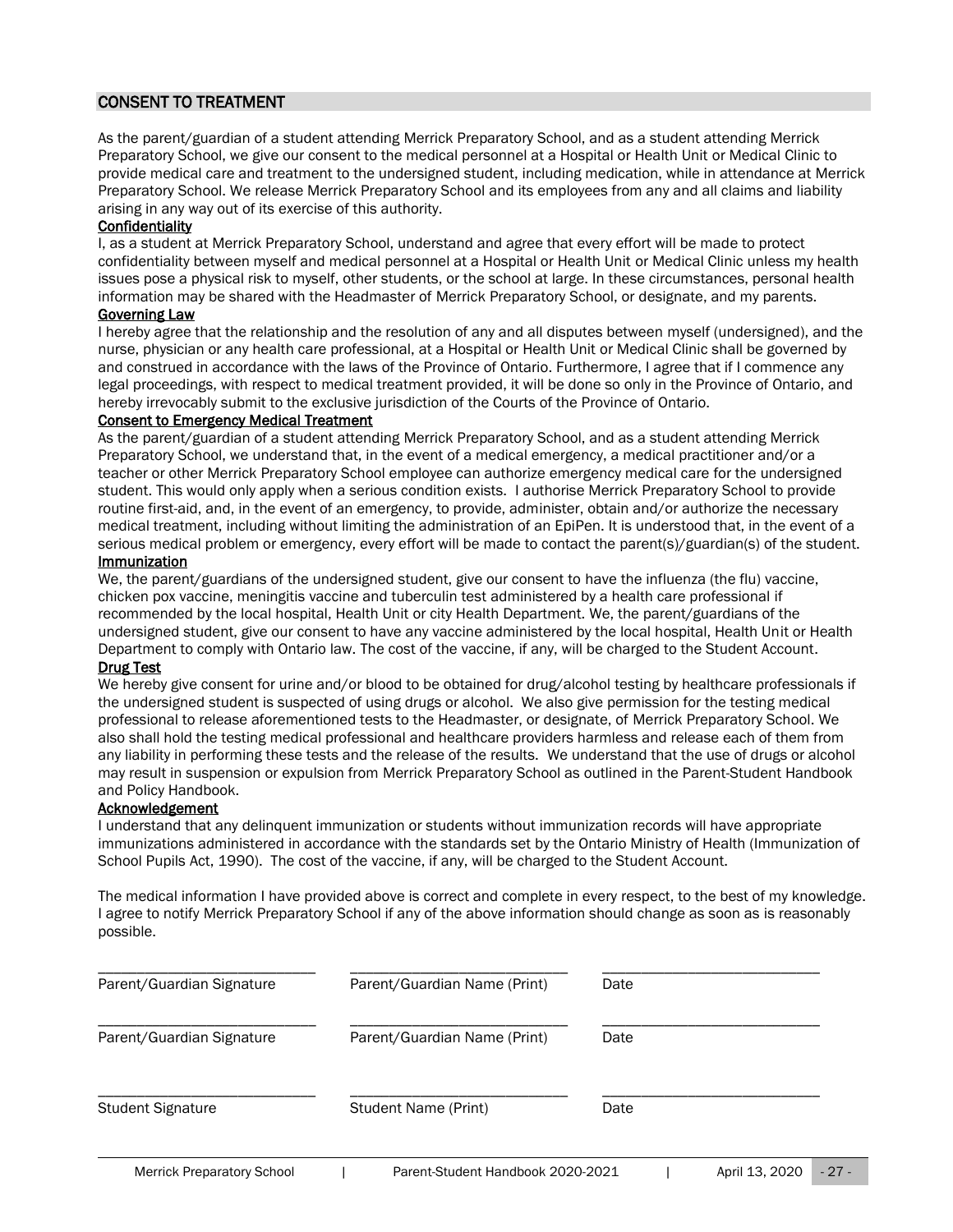#### <span id="page-27-0"></span>CONCUSSION CODE OF CONDUCT

#### I will help prevent Concussions by:

- Wearing the proper equipment for my sport/activity and wearing it correctly.
- Developing my skills and strength so that I can participate to the best of my ability.
- Respecting the rules of my sport or activity.
- My commitment to fair play and respect for all\* (respecting other students, athletes, coaches, teachers, staff, team trainers and officials).

#### I will care for my health and safety by taking concussions seriously, and I understand that:

- A concussion is a brain injury that can have both short- and long-term effects.
- A blow to my head, face or neck, or a blow to the body that causes the brain to move around inside the skull may cause a concussion.
- I don't need to lose consciousness to have had a concussion.
- I have a commitment to concussion recognition and reporting, including self-reporting of possible concussion and reporting to a designated person when and individual suspects that another individual may have sustained a concussion.\* (Meaning: If I think I might have a concussion I should stop participating in further activity, training, practice or competition immediately, or tell an adult if I think another athlete has a concussion).
- Continuing to participate in further activity, training, practice or competition with a possible concussion increases my risk of more severe, longer lasting symptoms, and increases my risk of other injuries.

#### I will not hide concussion symptoms. I will speak up for myself and others:

- I will not hide my symptoms. I will tell a teacher, staff, residential life supervisor, coach if I experience any symptoms of concussion.
- If someone else tells me about concussion symptoms, or I see signs they might have a concussion, I will tell a teacher, residential life supervisor, or staff so they can help.
- I understand that if I have a suspected concussion, I will be removed from activity or sport and that I will not be able to return to the activity, sport, training, practice or competition until I undergo a medical assessment by a medical doctor or nurse practitioner and have been medically cleared to return to the activity, sport, training, practice or competition
- I have a commitment to sharing any pertinent information regarding incidents of removal from activity or sport with the school and any other sport organization with which the student has registered\* (Meaning: If I am diagnosed with a concussion, I understand that letting all of my other teachers, residential life supervisors, staff and coaches know about my injury will help them support me while I recover.)

#### I will take the time I need to recover, because it is important for my health

- I understand my commitment to supporting the return-to-learn and return-to-play process\* (I will follow my school and my sport organization's Return-to-Learn and Return-to-Play Protocol).
- I understand I will have to be medically cleared by a medical doctor or nurse practitioner before returning to activity, sport, training, practice or competition.
- I will respect my teachers, residential life supervisors, administrators, coaches, team trainers, parents, health-care professionals, and medical doctors and nurse practitioners, regarding my health and safety.

#### I will help prevent concussions, through my:

- Commitment to zero-tolerance for prohibited play that is considered risk for causing concussions\*
- Acknowledgement of mandatory expulsion from activity or sport for violating zero-tolerance for prohibited play that is considered risk for causing concussions (Meaning: I will be disqualified/expelled from play if I violate the zero-tolerance policy). \*
- Acknowledgement of the escalating consequences for those who repeatedly violate the Concussion Code of Conduct. \*
- I will follow and abide by the Merrick Preparatory School Concussion Policy and Protocol